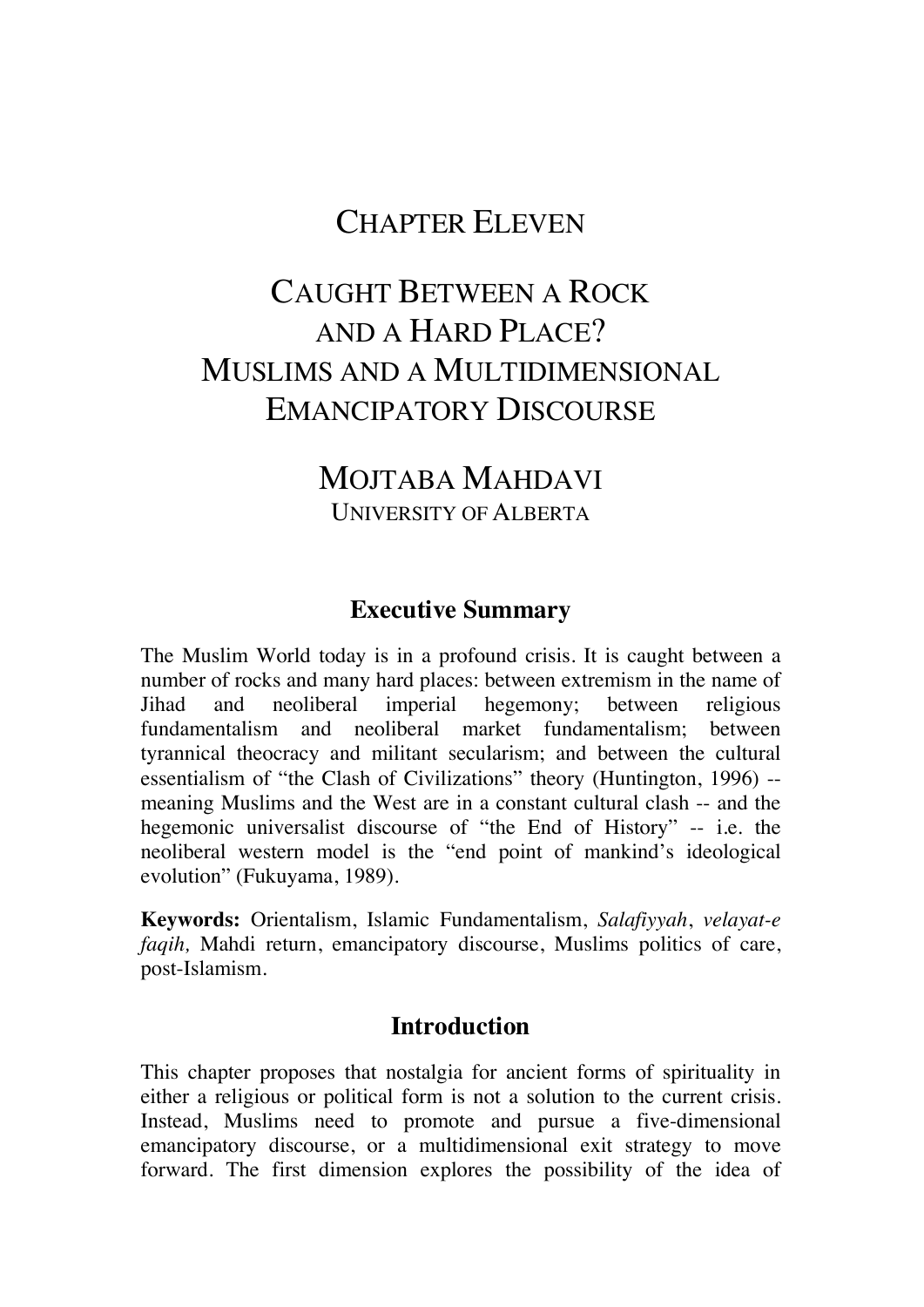"multiple modernities/democracies" in the Muslim context, meaning modernity and democracy in the context of Muslim majority societies will not be the same as in a Western experience. The second component urges for the "historicity" of the Islamic tradition. The third element demonstrates the emancipatory discourse of "Muslims Cosmopolitanism," i.e. Islamic civilization has always been the "dialogical outcome" of Muslims interactions with the dominant moral and intellectual forces in the world. Muslims need to retrieve such "worldliness and cosmopolitanism" to make a meaningful contribution to the world (Dabashi, 2012). The fourth factor dismantles the idea of the Islamic State; it demonstrates why the Islamic State is an "impossible State" (Hallaq, 2013) and no state acts as God's proxy (Abu-El Fadl, 2013). It investigates the possibility of a secular state in a Muslim context. The fifth dimension explores the potentials of a "Post-Islamist turn" (Bayat, 2007; 2013) in the intellectual discourse and social reality of contemporary Muslim-majority societies.

#### **Being Muslim Today**

Being a Muslim today is not easy. Ordinary Muslims, the overwhelming majority of 1.6 billion Muslims from Indonesia to Tunisia, from North America to Australia, from Asia Pacific to Africa – Muslims all over the world in five continents are caught between a number of rocks and many hard places. The rise of *Daesh*/ISIS/ISIL in Iraq and Syria, the civil/proxy war in Syria and Yemen, the return of military junta in Egypt, and the deep political crisis in post-Gaddafi Libya have empowered the Islamophobia industry. The current crises in the Middle East have contributed to the revival of an old discourse of "Muslim Exceptionalism," meaning Muslims are exceptionally immune to the process of democratization; Muslims resist democracy and pluralism.

Ordinary Muslims today are being caught between extremism in the name of jihad and the arrogance of neoliberal imperial hegemony – *McWorld*  (Barber, 1995); between acting terror (by al-Qaeda and *Daesh*/ISIS) and orchestrating the Global War on Terror (by leading Western liberal democracies and their regional allies); between creating fear (by terrorists) and constructing politics of fear (by states); between the discourse of "the Clash of Civilizations" (Huntington, 1996) (that Muslims and the West are in constant cultural conflicts) and the discourse of "the End of History" (Fukuyama, 1989) (that neoliberal West is the end point of human evolution); between religious fundamentalism and neoliberal market fundamentalism; and between "tyrannical theocracy and a militant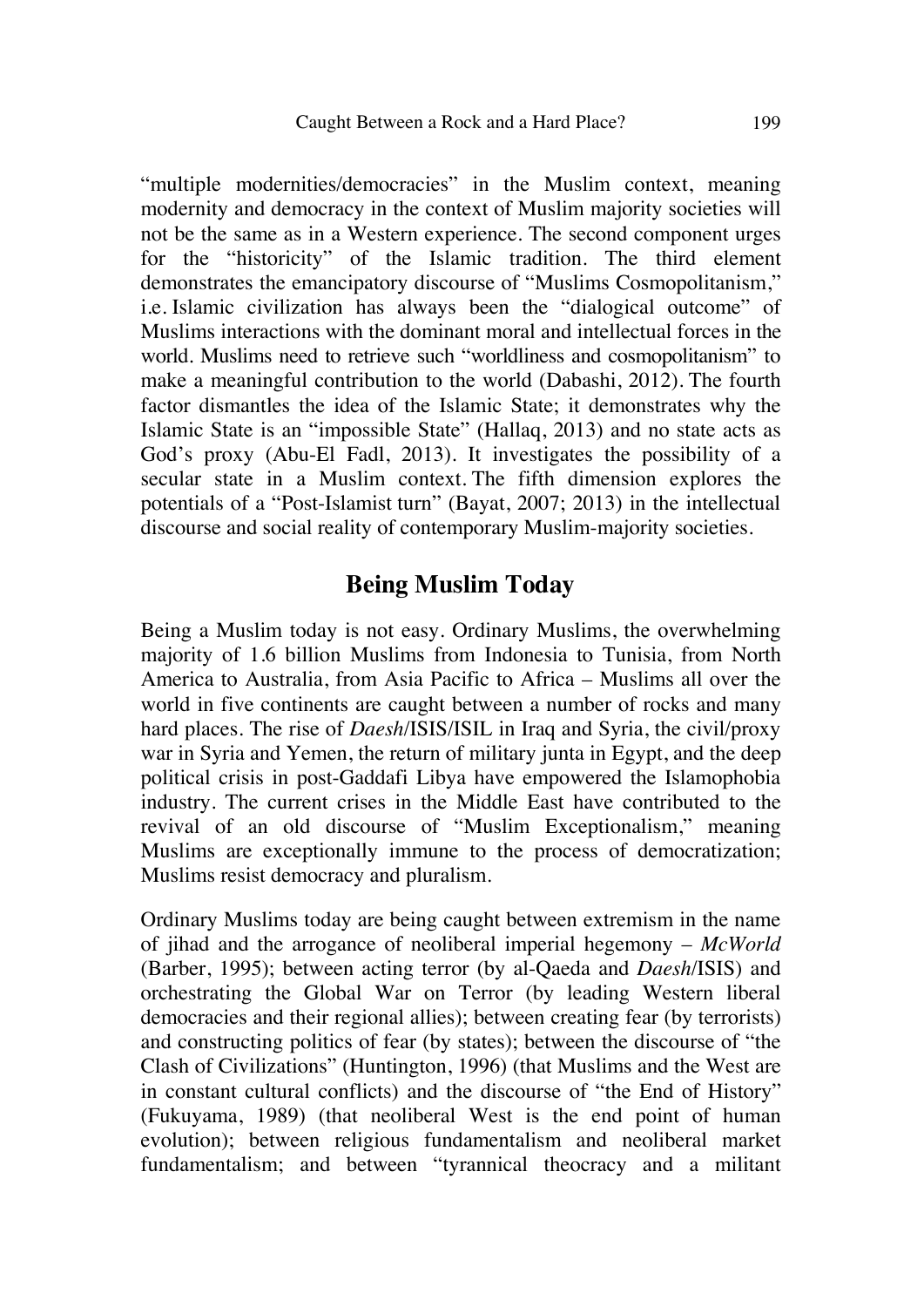secularism". This dichotomy is a clash of two different faces of fundamentalisms, two faces of militancy, and two faces of ignorance and arrogance; this is a "clash of ignorance" (Said, 2001).

The world dis/order is changing. Muslims could be part of this emerging order by offering new ideas for a better world. *Daesh*/ISIS, al-Qaeda, Boko Haram and al-Shabaab do not represent the richness and diversity of the Muslim tradition; they "reinvent" the tradition in the age of neoliberal globalization. They are children of colonial modernity, the Anglo-American invasion of Iraq, and the hegemonic discourse of the Global War on Terror.

## Putting a Rock and a Hard Place in Theoretical Context<sup>1</sup>

Muslims encountered Western modernity through European colonialism. The Muslim response to this challenge has taken many forms: radical and moderate secularism or modernism, different versions of Islamic reform, and traditionalism. While the radical secularists/state-sponsored modernists perceive Western modernity as the solution to the crisis of Muslim societies, the traditionalists see it as the major problem; the solution, they argue, is a return to the Islamic traditions. However, a return to the Islamic tradition is a modern response to the crisis of Muslim societies in the postcolonial era. Traditionalism in the form of Islamism is a modern phenomenon; it does not represent the tradition, it reinvents the tradition (Mahdavi, 213: 57).

Interestingly, the Western Orientalists argument resonates with the radical Islamists perception of a fundamental clash between Islam and modern notions of democracy, secularism, and human rights. Classical Orientalists such as Ernest Renan and contemporary Orientalists such as Ernest Gellner (1991; 1992), Bernard Lewis (1988; 1990) and Samuel Huntington (1996) argue that there is a fundamentally irresolvable clash of values between Islam and modernity.

The Muslim response to the question of modernity, however, has not been limited to the radical modernist/secularists and traditionalist Islamism. A third group of Muslims calls for an alternative approach to the question of Muslims and modernity. This approach calls for a critical dialogue and negotiation between tradition and modernity and expedites the possibility of emerging Muslim modernities. It challenges both a hegemonic voice of a singular and superior colonial modernity and an essentialist Islamist response to modernity. This approach is an invitation to acknowledge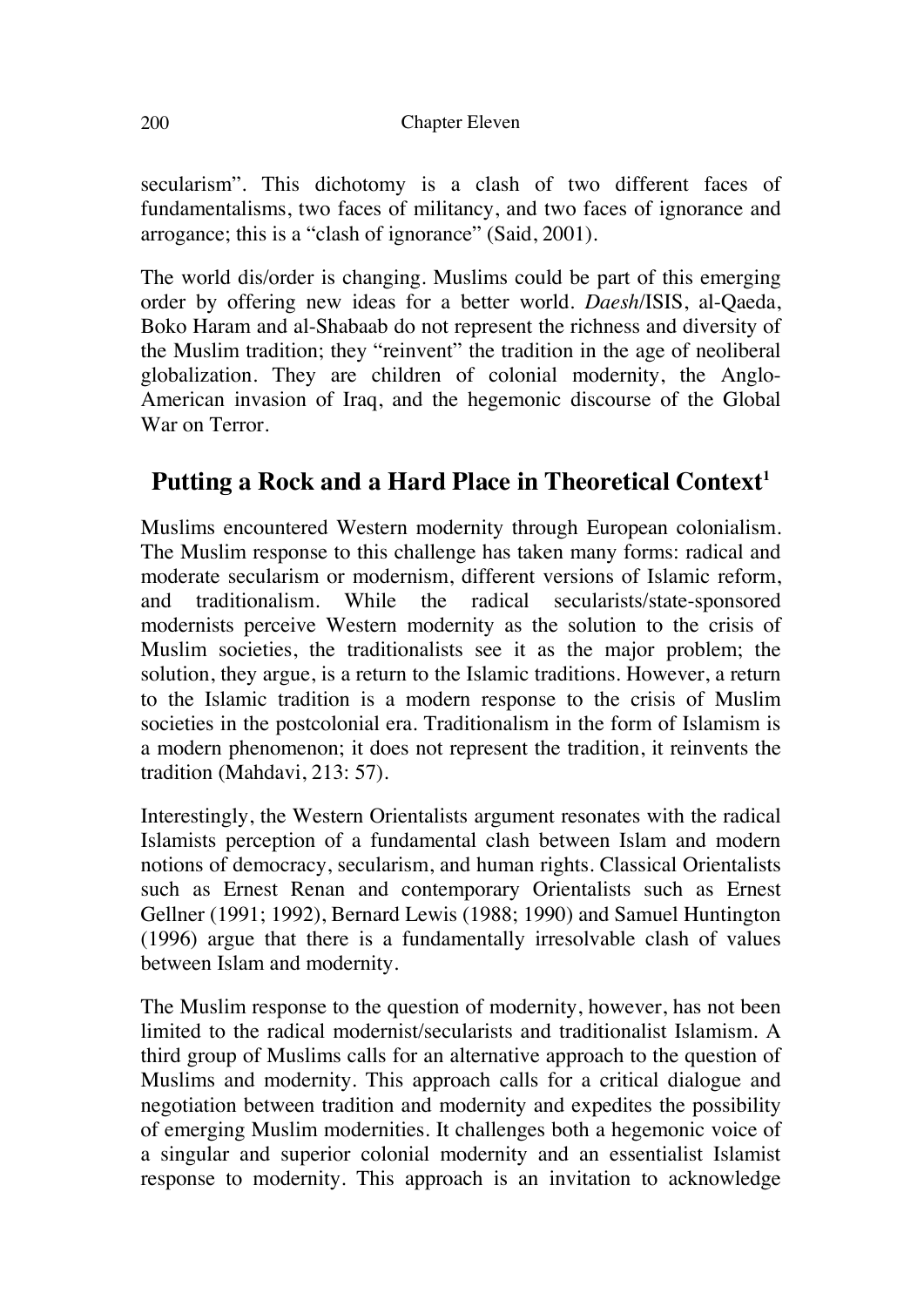multiple modernities, the emerging Muslim modernities, and a gradual shift from Islamism toward post-Islamism (Mahdavi, 2013: 58).

#### **Islam and Modernity: Orientalism and Islamism**

#### *Orientalism*

Western Orientalism suggests that the absence of democracy and the crisis of modernity in the Muslim world is the fact of "Muslim Exceptionalism." Islamic tradition and modernity are incompatible, and the public role of Islam would ultimately result in autocracy. Modernity, rationalism, and democracy are Western in origin and uniquely suited to Western culture. According to Ernest Gellner (1991, 2), Muslim societies are essentially different from others in that "no secularization has taken place in the world of Islam." In *Postmodernism, Reason and Religion*, Gellner (1992) argues that Islam has been exceptionally immune to the forces of secularization and modernization has increased this immunization. Likewise, Bernard Lewis (1990) and Samuel Huntington (1996) argue that Western culture is unique and essentially differs from other civilizations in general and Islam in particular. According to Huntington, while "in Islam, God is Caesar," in the West "God and Caesar, church and state, spiritual and temporal authority have been a prevailing dualism" (1996, 70).

For Huntington (1996, 217), "the underlying problem for the West is not Islamic fundamentalism," it is Islam, a different civilization whose people are convinced of the superiority of their culture and "obsessed with the inferiority of their power." According to Asef Bayat (2007, 6), three factors have contributed to the currency of such an "exceptionalist" view in the study of Muslim countries. "The first is the continuing relevance of Orientalist/essentializing thought in the West." The second is "the persistent authoritarian rule" in the Middle East supported by the West. And the third is the emergence of "Islamist movements that have often displaced socially conservative and undemocratic dispositions." Likewise, Casanova (2001, 1050-1051) argues that for the Orientalists, modernity is a "civilizational achievement of the Christian West and therefore not easily transferable to other civilizations other than through Western hegemonic imposition, or through the conversion to Western norms" (Mahdavi, 2013: 58-59).

As such, it is not *Islamic fundamentalism* but the *fundamental* essence of Islam that makes it incompatible with modernity. Similarly, for Bernard Lewis (1988), the inevitable fusion of religion and state is something that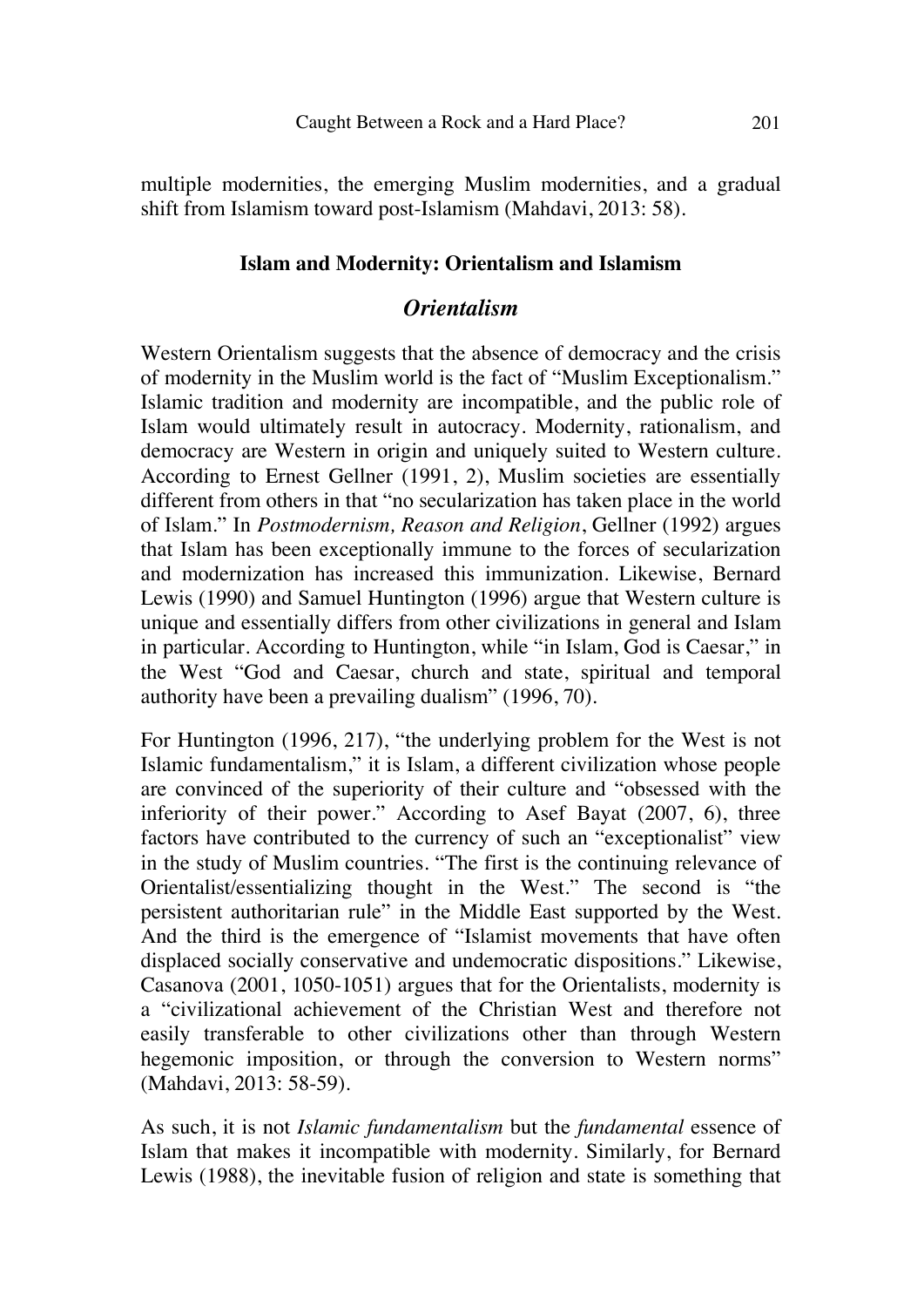is historically and intellectually attached to Islam. Implicit in his argument is that the "Islamic mind" and modernity are mutually exclusive. In his critique of cultural essentialism, Nasr Hamed Abu Zeid (2002) challenges this Orientalist perception. He writes: "To speak about an 'Islamic Mind' in abstraction from all constraints of geography and history, and in isolation from the social and cultural conditioning of Islamic societies, can only lead us into unrealistic, even metaphysical, speculations." Instead, we need to "look for the root of this panic reaction," meaning "the crisis of modernization and complicated relationship between the Islamic world and the West." Ibrahim Abu-Rabi (2010, xvii) echoes Abu Zeid: "In many Muslim countries, hopes for a healthy process of modernization were dashed in the 1960s and 1970s." More specifically, "The petrodollars and the U.S. patronage made the postcolonial Muslim states more dependent on the global market and less on its people. It also released the forces of 'puritanical Islam' and 'militant Salafiyyah,' which endorse violence to eliminate the 'modern jahiliyyah' both at the local and global arenas." (Abu-Rabi, 2010, xvii-xviii)

#### *Islamism*

According to Ibrahim Abu-Rabi (2010, xxiii), "the term 'Islamic fundamentalism' or revivalism might not be adequate to describe the social and political phenomenon that we call the Islamic movement." For Abu-Rabi (2004, 373), "the Islamic movement is basically a social/political movement, which adopts a religious ideology with the primary aim of bringing the whole of society under the rule of the Shari'ah." Hence, "Islamic movement is primarily a social movement" (Mahdavi, 2013: 59).

"In Edward Said's words," Abu-Rabi (2010, ix) argues, "we need to understand the many 'political actualities' that the 'return to Islam' embodies." In this approach, Islamism is not a cultural and civilizational product of the Islamic tradition. Instead, "Islamism is both a social and political movement with a clear religious worldview" (2010, xxiii). It is true that "Islamism was initially established by charismatic religious leaders who, more or less, had a well-defined mission: the establishment of an Islamic state or society" (2004, 372). But, one must contextualize the Islamists call for the establishment of an Islamic state in the modern context. In so doing, Abu-Rabi (2010, vii) echoes Susan Buck-Morss (2003, 49-50) and argues that for the "critical theorists" Islamism is "a political discourse…far more than the dogmatic fundamentalism and terrorist violence." Islamism, he argues, is also a powerful force "against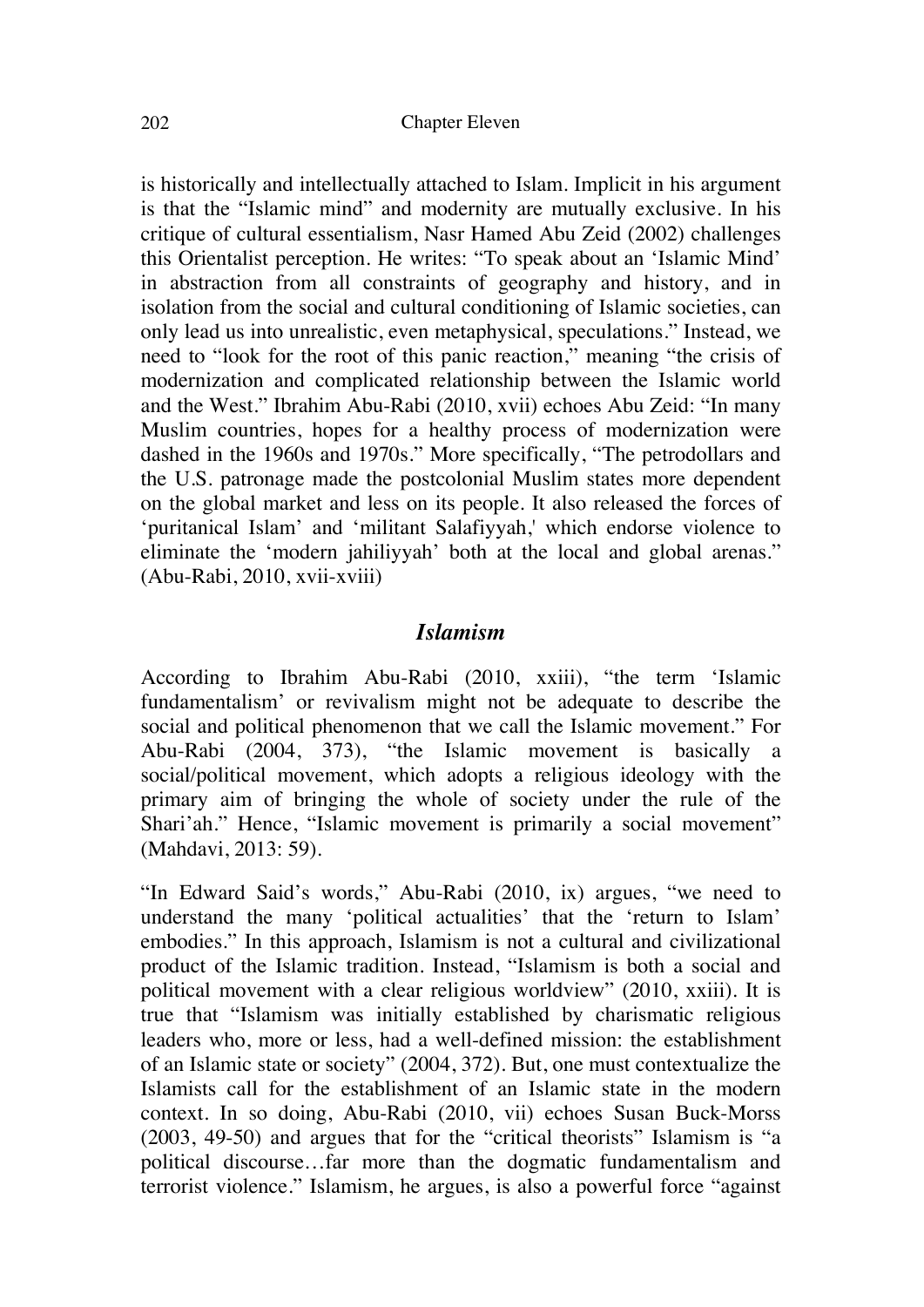the undemocratic imposition of a new world order" and "against the economic and ecological violence of neoliberalism, the fundamental orthodoxies of which fuel the growing divide between rich and poor." Modern Islamism is "primarily the product of the modern capitalist system created by several Western powers over the past two centuries." It seeks "alternative ways of imagining and building new Arab and Muslim societies" (Abu-Rabi, 2010, ix).

For Abu-Rabi (2010, xx), "Islamist political imagination is not simply controlled by the paradigm of the first ancestors" (xx). He challenges Roy's (1994, 12) argument that "there is an Islamic political imagination dominated by a single paradigm: that of the first community of believers at the time of the Prophet and of the first four caliphs." The Orientalist argument "is untenable for the simple reason that there is too much that is contemporary in the Islamic movement to constitute one single paradigm, even if that paradigm was the ideal way of the Prophet and his Companions" (Mahdavi, 2013:60).

Moreover, Abu-Rabi (2010, ix) quotes Immanuel Wallerstein (2003, 120- 1) to make his argument crystal clear: Islamism

… is simply one variant of what has been going on everywhere in the peripheral zones of the world-system. The basic interpretation of these events has to revolve around the historic rise of antisystemic movements, their seeming success and their political failure, the consequent disillusionment, and the search for alternative strategies.

Hence, the Islamist solution is "not to re-embody an Islamic past as much as to build a modern and aggressive Islamic political and economic system that reflects Islamic ideals." (2010, x) That is why Islamism is a challenge to both the state's autocratic modernization and the "official" interpretation of the religious authorizes allied with the state (2010, xviii).

Abul A'la Maududi of Pakistan, Hassan al-Banna and Sayyid Qutb of Egypt and Ayatollah Khomeini of Iran are among the classic examples of modern Islamism whose Islamist alternatives are modern responses to modern problems. Khomeini's theory of *velayat-e faqih* (the Guardianship of Jurist), for example, is an example of an alternative Islamist vision of state and society to the Pahlavi's modern secular autocracy and the orthodoxy of the official apolitical religious establishment in prerevolutionary Iran. He introduced and reinvented the traditional concept of the *velayat-e faqih* into the existing modern structure of the state. His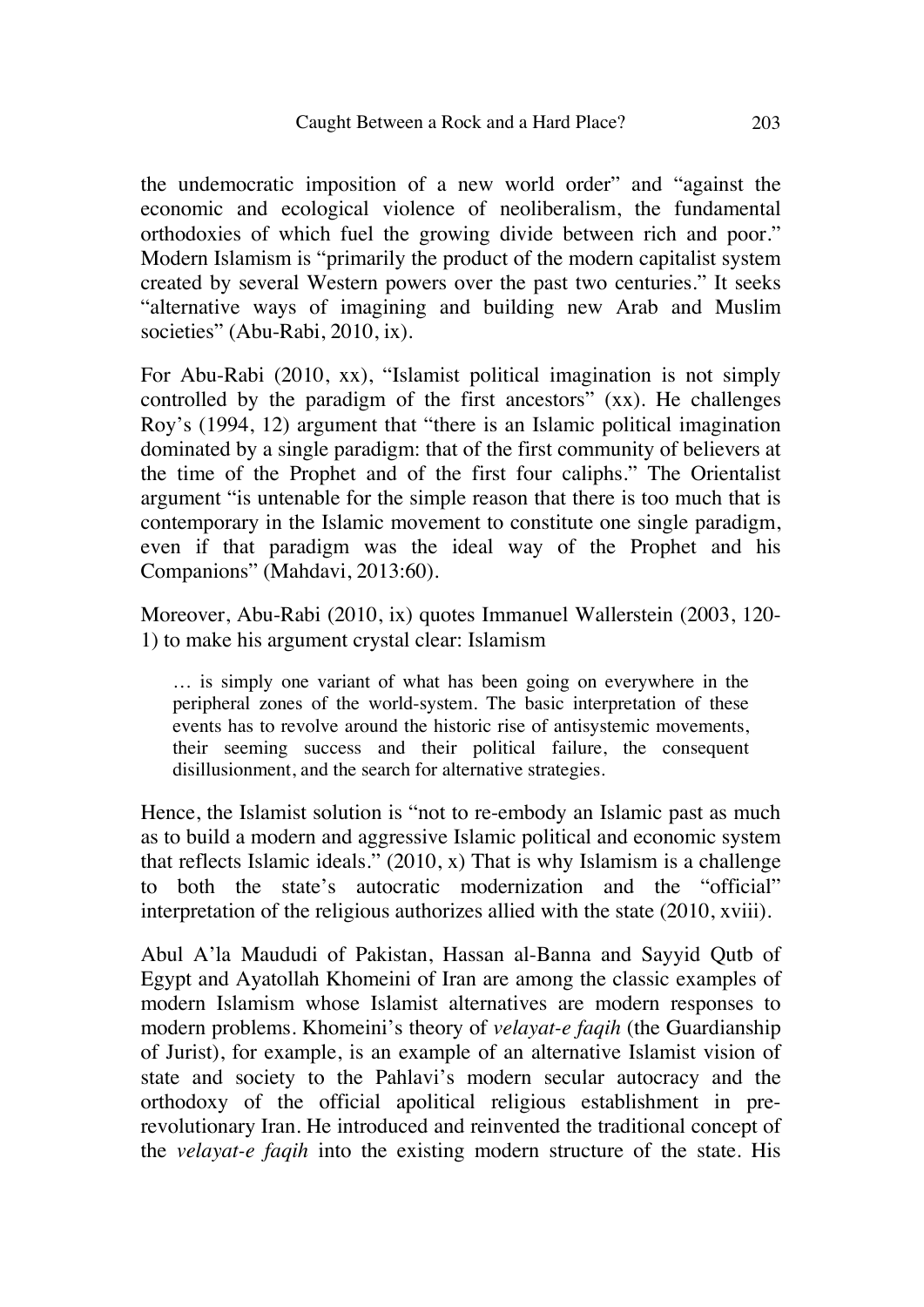concept of Islamic state puts God's sovereignty above and beyond the people's will.

In his vision of the Islamic state, "the rulers are subject to a certain set of conditions in governing and administrating the country, conditions that are set forth in the Noble Quran and the *Sunnah* of the Most Nobel Messenger" (Khomeini, 1981, 55). Similarly, Ali Khamenei (2002), Khomeini's successor, describes the exclusive merits of the Islamic state. He argues that when the 12<sup>th</sup> Shiite *imam* known as *Mahdi* returns from his occultation, he will rely on the pious to lay the foundation for a universally popular government; "but this popular government is *totally different* from the governments that claim to be popular and democratic in today's world…The world's democracies are based on propaganda, whereas the democracy of the Lord of the Age, [*imam* Madhi] religious democracy, is totally different." In reality, however, what makes this polity different from the world's democracies is that the political power in the form of the *velayat-e faqih* belongs to a male clerical Muslim jurist (*faqih*). The scope of people's rights and the degree of people's inclusion are subject to the interpretation of the *faqih*. The nature of people's sovereignty remains ambiguous and instrumental in the hands of political authorities.

The Islamist, NOT ISLAMIC, vision of politics and state essentializes Muslim culture and traditions; it echoes the Orientalist stereotype of "Islamic Exceptionalism." Although different in power relations, both Orientalist and radical Islamist discourses advocate cultural essentialism (Mahdavi, 2013: 60-62; Mahdavi, 2009). These particularist approaches undermine the possibility of a modern democratic Muslim society and polity. The world of cultural essentialism – Orientalism and Islamism – is small, but small is not always beautiful. The world of neoliberal modernity/the hegemonic universalism is big, but big is not always better; it is big but not inclusive enough to appreciate diversity. How do we then free ourselves from a rock of colonial modernity/hegemonic universalism and a hard place of cultural essentialism/the particularist discourses of Orientalism and Islamism?

## **Exit Strategies/Emancipatory Discourses**

The third alternative is a bottom-up, minimum, inclusive universalism: a *universalism from below*. This approach promotes multiple modernities, including various forms of Muslim (not Islamic) modernities. Universalism from below (Mahdavi, 2009) is a result of open and uncoerced cross-cultural dialogues between and within various moral values.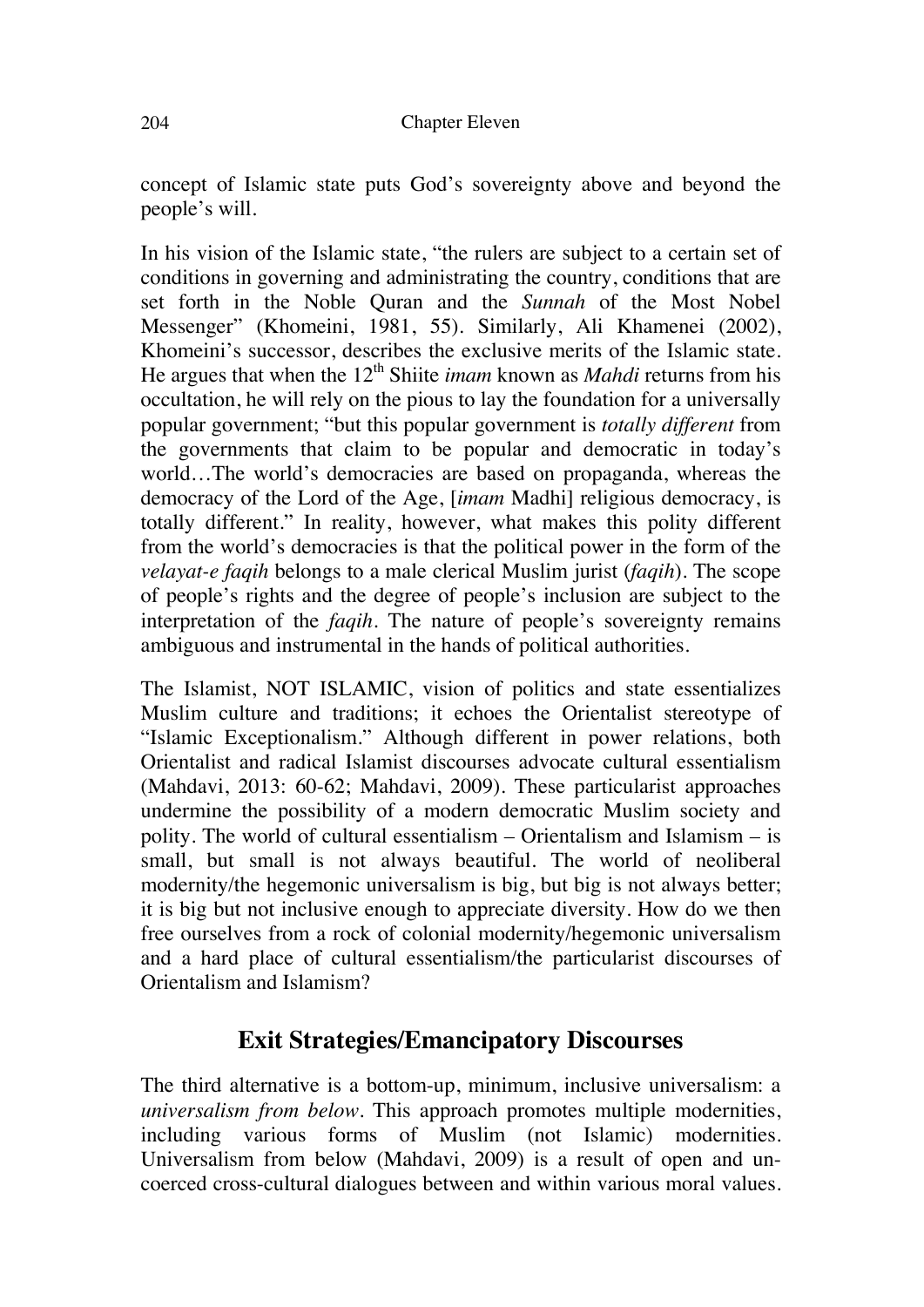To use Michael Walzer's analogy, "it is everyone's morality because it is no one's in particular" (1994, xi, 6). "There is a thin man inside every fat man," George Orwell once wrote. In the same way, this is "the making of a thin and universalist morality inside every thick and particularistic morality." Universalism from below is the combination of universalism and a politics of difference. It will produce a number of different "roads" to modernity and democracy and a variety of modernities and democracies "at the end of the road" (Mahdavi, 2013:63).

Muslims and the Islamic traditions have contributed to pluralism. There is vast historical evidence, and there are rich intellectual debates in the Muslim context on the value of tolerance, pluralism, the celebration of differences, plural paths toward a common good/welfare, or *maslaha*. Many Muslims, for example, read and reinterpret the following Quran verse in support of diversity and pluralism: (The Quran, 5: 48):

To each of you we have given a law and a way and a pattern of life*. If God had pleased He could surely have made you one people (professing one faith*). But He wished to try and test you by that which He has given each of you. So try to excel in good deeds. To Him will you all return in the end; it is he that will show you the truth of the matters in which you dispute (italic added).

Moreover, Prophet Mohammad's famous *hadith* indicates that differences of opinion (*ikhtilaf*) within the scholars of the community (*ulama-o Ummati*) are sources of mercy (*rahmah*). The Muslim Golden Age is another indication of tolerance in this tradition: Muslims welcomed, facilitated and promoted dialogue, debate, and pluralism between and among Jews, Christians, non-believers, and various readings of Islam. Different schools of thought always lived together: Hanafis, Shafies, Malikis, Hanbalis, Mutazilites, Asharites, Shias, Sufis, theologians, philosophers, ulama, fuqaha, and urafa.

In a modern and contemporary context, the great contribution of Muslim scholars to the literature on pluralism, citizenship, , social justice and democracy is evident. To name a few: Mohammed Arkoun (1928-2010) from Algeria/France; Mohammad Abduh (1849-1905), Ali Abdel Raziq (1888-1966), Nasr Hamid Abu-Zaid (1943-2010) and Hassan Hanafi (1936-) from Egypt; Talal Asad (1932-) from Saudi Arabia; Khaled Abou El Fadl (1963-) from Kuwait; Sadeq al-Azam (1934-) from Syria; Mohamed Talbi (1921-) and Rachid al-Ghannouchi (1941-) from Tunisia; Mohammed Abed al-Jabri (1935-2010) from Morocco; Ali Shariati (1933- 1977) and Abdolkarim Soroush (1945-) from Iran; Mahmoud Mohammed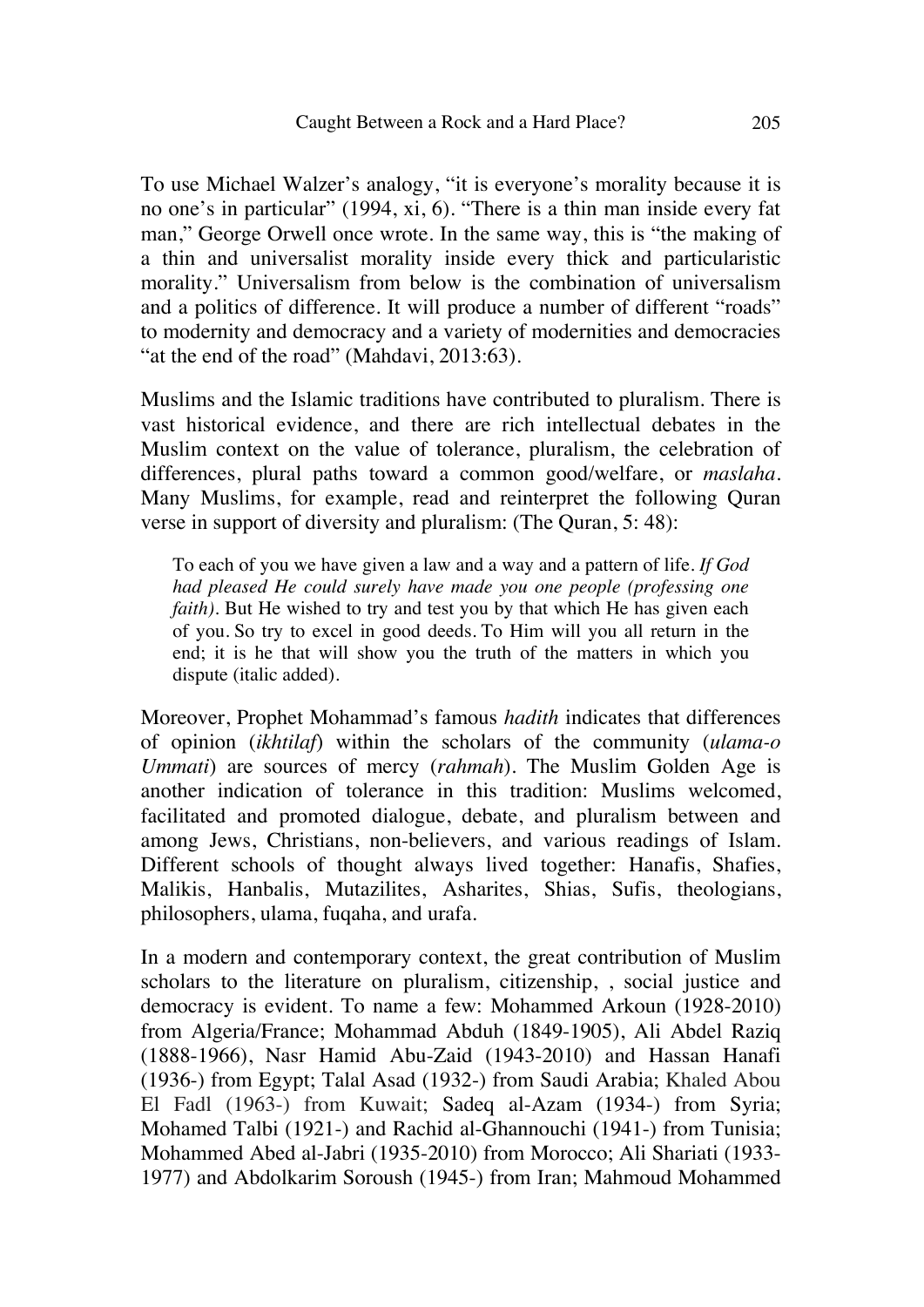Taha (1909-1985) and Abdullahi Ahmed an-Nai'm (1946-) from Sudan; Muhammad Iqbal Lahori (1877-1938) and Fazlur Rahman (1919-1988) from Pakistan; Jamal ad-Din al-Afghani (1838-1897) from Iran/Afghanistan; Abdulaziz Sachedina (1942) from Tanzania; Ali Mazrui (1933-2014) from Kenya; Abdurrahman Wahid (1940-2009) and other major scholars of Civil Islam in Indonesia, and Tariq Ramadan (1962-) from Switzerland/Europe. Last but certainly not the least, many women Muslim reformists/feminists such as Fatima Mernissi (1940-2015) from Morocco; Leila Ahmed (1940-), Saba Mahmood (1962-)from Egypt; Amina Wadud (1952-) from the United States, Nadia Yassine (1958-) from Morocco; Azam Taleghani (1944-), Shahla Sherkat (1956-) and Susan Shariati (1960 -) from Iran, as well as many other great women's rights advocates in Muslim-majority states.

For these Muslim scholars, nostalgia for ancient forms of spirituality or polity is not a solution to the Muslims crisis. Muslims need to think forward and to live in the modern/contemporary era. And for doing this, they would need to think and act along the following five exit strategies/emancipatory discourses.

## *1. The Possibility of Muslim Modernities/Democracies*

One has to de-essentialize Islam and modernity and acknowledge many faces of Islams, Muslims, and modernities. We need to delink modernity from its historical experience of Western modernity and welcome and facilitate the rise of multiple modernities. Equally important is to recognize two opposing faces of Western modernity, i.e. domination and emancipation; colonialism and democracy; and genocide and human rights.

Moreover, we need to move beyond a cliché (essentialist) question of "is *Islam* compatible with modernity and democracy?" As Asef Bayat (2007, 10) reminds us, this is the wrong question. The right question is "under what conditions *Muslims* can *make* them compatible." In this *sociological/dynamic* approach rather than a *textual/static* methodology, Muslims as social agents/actors read and reinterpret their traditions in their own particular social-political contexts. Furthermore, Muslim societies are not unique in their religiosity; they should not be measured by the "'exceptionalist' yardstick of religio-centrism" (Bayat, 2007:6). Muslims hold hybrid identities, which include various degrees of religious affiliation, national cultures, socio-economic contexts, historical experiences, and political settings. In short, the essentialist, scripturalist,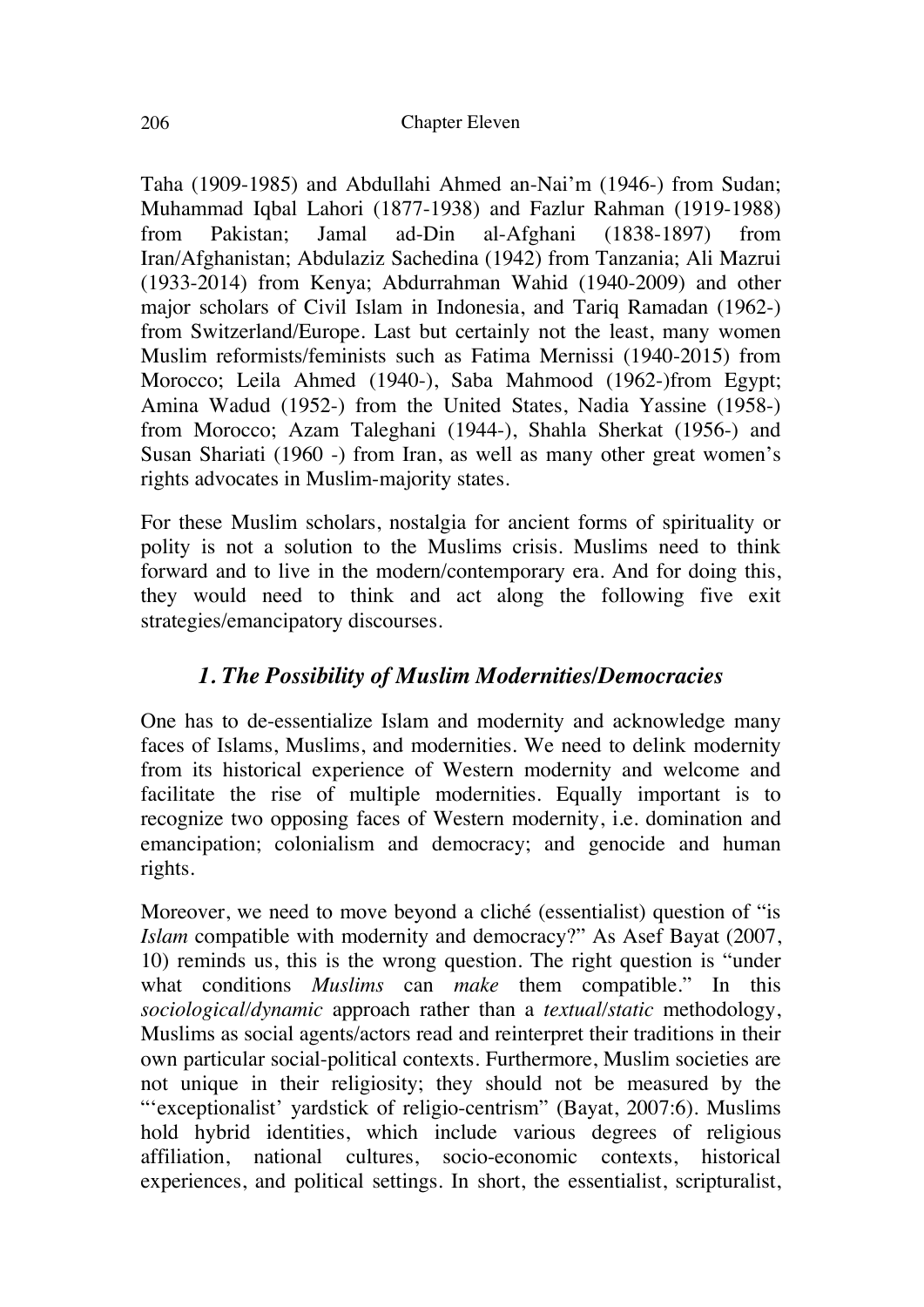ahistorical approach to the study of Muslim society and politics is misleading.

The empirical study of Norris and Inglehart (2004: 154-155) demonstrate that "support for democracy is surprisingly widespread among Islamic publics, even among those who live in authoritarian societies." This empirical evidence, Norris and Inglehart argue, urges "strong caution in generalizing from the type of regime to the state of public opinion." Authoritarian politics, Islamist or otherwise, do not represent the state of Muslims' public opinion.

Furthermore, "there is nothing specifically 'Islamic,'" argues Fred Halliday (1996, 116), which hinders democratic polity in Muslim societies; though some of these obstacles "tend to be legitimized in terms of Islamic doctrine." Any argument about incompatibility or compatibility between Islam and democracy adopts "the false premise that there is one true, traditionally established 'Islamic' answer to the question, and this timeless 'Islam' rules social and political practices. There is no such answer and no such 'Islam'" (Mahdavi, 2013: 64-65).

Muslims are capable of making their own modernities and democracies. As will be shown in the following sections, the emerging progressive and post-Islamist social and intellectual movements in the Muslim World have already contributed to the rise of Muslim modernities and democracies.

#### *2. Historicity of the Islamic Tradition and Legal Pluralism in Islamic Tradition*

"Of all the intellectual issues facing Muslim communities," argues Ebrahim Moosa (2003: 120), "the one area that is most troubling is the area of Sharia law." However, as Khaled Abou El-Fadl (2013: 11) argues, the word *Shariah* does not mean Islamic law; it means "the pathway of goodness." The objective of *Shariah* (*maqased al-shariah*) is "serving the physical and spiritual welfare/well-being of people." Islamic law is not a literalist reading of the Quran and *Sunnah*. Only a very limited portion of the Quran contains specific positive legal ordinances. Much of the Quranic discourse contains normative principles (*maqased al-shariah*); scholars work on legal hermeneutics to explore the ethical and legal implications of the Quranic discourse. For examples, there are traditional legal debates on the "occasions of revelation' (*asbab al-nozul*); they study the context/ circumstance surrounding the revelation of a particular verse. There is also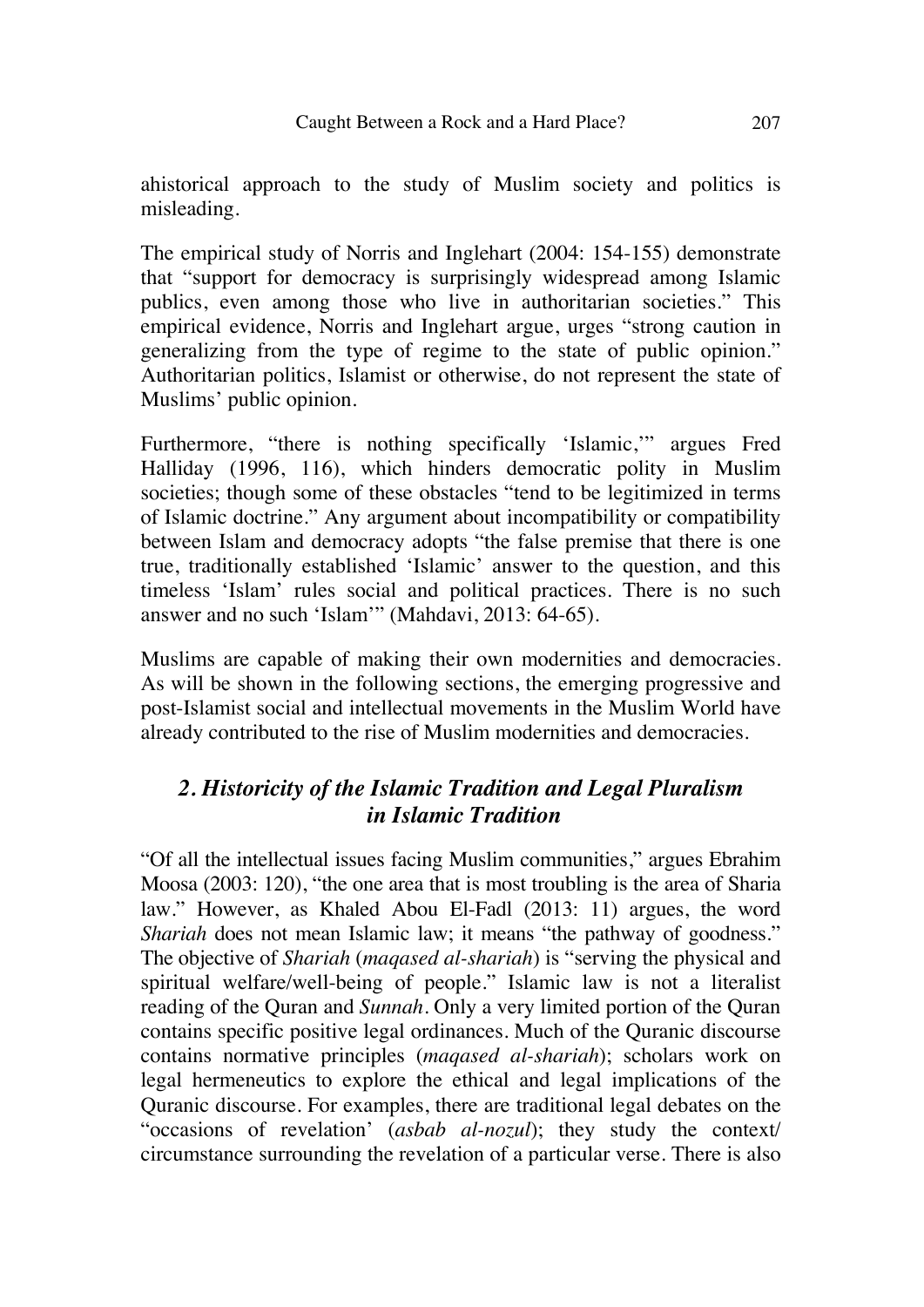an issue of abrogation (*naskh*), of which certain verses were nullified or voided under the time of the prophet (Abou El-Fadl, 2013:10).

Equally important is the debates on historicity and the authenticity of the *hadith* (oral traditions attributed to the Prophet) and the *Sunnah* (historical narratives about the prophet and his companions). More importantly, even if a tradition is reliable and authentic, Muslim jurists argue that it does not necessarily mean that it is normatively binding because the prophet performed many roles and not everything he did or said was an obligation to Muslims. There is a clear distinction between the prophet's sacred and temporal roles (Abou El-Fadl, 2013:9-11).

In the classical Islamic tradition, the *Shariah* is divine but "*fiqh* (the human understanding of *Shariah*) was recognized to be only potentially so, and it is the distinction between *Shariah* and *fiqh* that fueled and legitimized the practice of legal pluralism in Islamic history." Such a conceptual distinction "was the result of recognizing the limitations of human agency and also a reflection of the Islamic dogma that perfection belongs only to God" (Abou El-Fadl, 2013:12).

For Abou El-Fadl (2013: 19-20), in the colonial and postcolonial era, colonial elite and some of their native allies realized that their economic interests were not well served by pluralism and the indeterminacy of Islamic legal institutions. Great Britain, for example, "created hybrid legal institutions such as the Mixed Courts of Egypt or the Anglo-Muhammadan courts in India." They also controlled the autonomous religious endowments (*awqaf*) and traditional legal networks. As such, "the institutional replacement of Islamic traditional system was accompanied by a process of cultural transformation that led to the deconstruction of the very epistemological foundations of Islamic jurisprudence. Colonial powers exerted considerable pressure toward greater uniformity and determinism," which ultimately led to the collapse of old schools of *shariah*. Hence, the pluralistic "epistemological foundation of Islamic legal system" was challenged. In fact, what happened was "a radical reinvention of Islamic law from a common law-like system" to a system tailored after the French civil law/code of 1804.

In the 1970s and 80s, argues Abou El-Fadl (2013:21-22), in the midst of deep political crises in several corrupt authoritarian regimes in the Muslim world and the rise of radical Islamism, there was a series of demands for the implementation of *Shariah* by the Islamists who had no training in legal tradition (mainly trained in engineering or computer science!).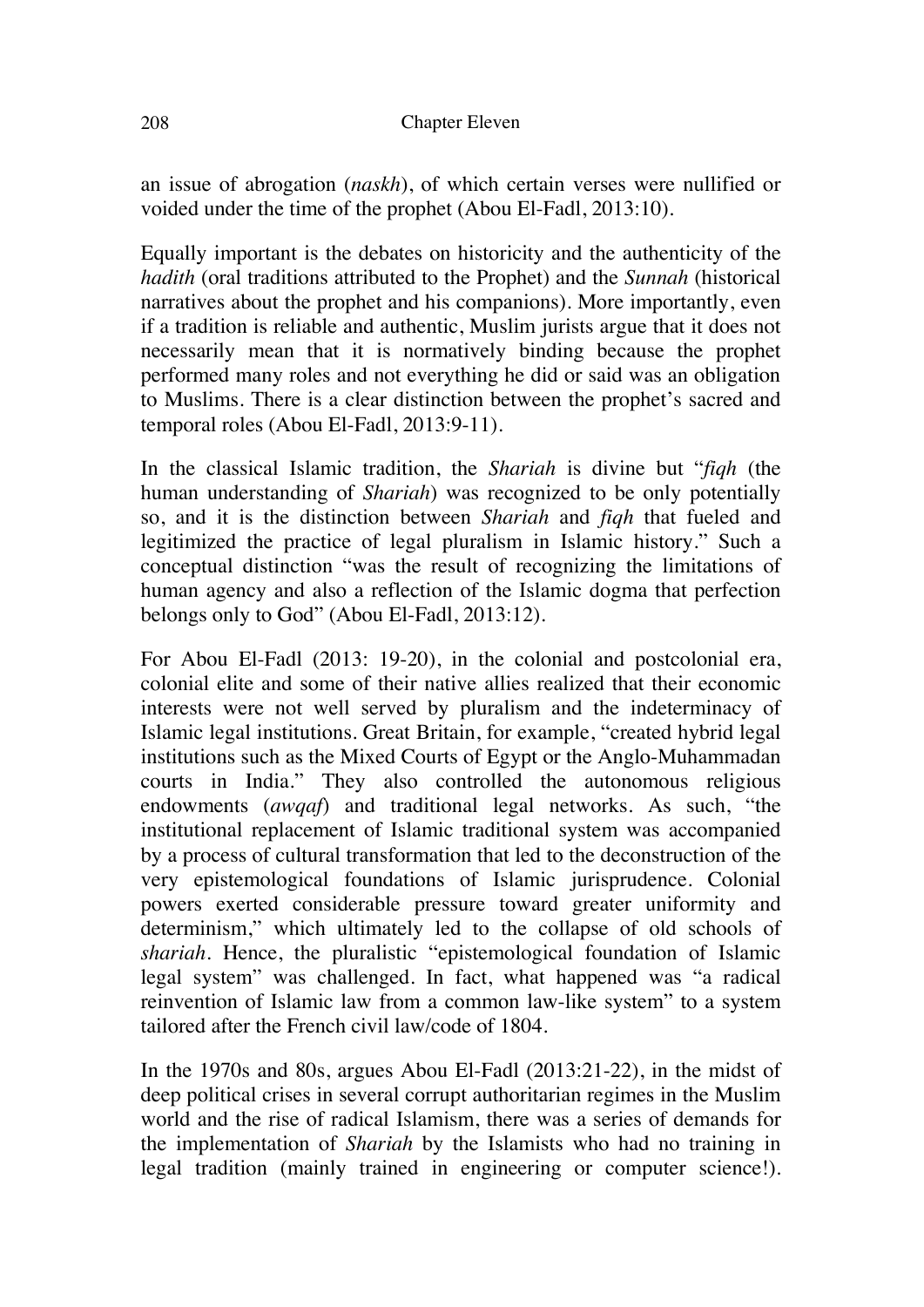Moreover, autocratic elites initiated a process of Islamization from above in Pakistan, Nigeria, and Sudan. The "Islamization campaign" by the autocrats aimed to use the *Shariah* law to legitimize their autocracy; they added to the constitution that *Shariah* is the source of legislation – implementing the penal code of the *hudud*!

In sum, postcolonial politics was a major harm to the pluralistic legal Islamic tradition. It pushed for more uniformity and determinism, and the codification of *Shariah* law in the context of the modern nation-state. Ironically, modernity (a hegemonic authoritarian modernity) codified/ unified/institutionalized the *Shariah*!

"The task before the modern Muslim is, therefore, immense," argued the poet-philosopher Muhammad Iqbal (1934:168 quoted from Moosa 2003:111): "He has to rethink the whole system of Islam without completely breaking with the past … The only course open to us is to approach modern knowledge with a respectful but independent attitude and to appreciate the teachings of Islam in the light of that knowledge, even though we may be led to differ from those who have gone before us." (2003:111). In other words, the task of historicizing Islamic Tradition requires radical *ijtihad* (independent reasoning), openness, and a critical engagement with tradition and modernity.

#### *3. Muslims Cosmopolitanism and Politics of Care*

From the Umayyads and the Abbasids to the Ottomans, the Safavids, and the Mughal, Hamid Dabashi (2012: 10) argues, "Muslims have been the defining moments of world historic empires. The task today is not the delusional fantasy of retrieving those empires but to recollect the cosmopolitan worldliness that flourished under those empires." In other words, "Islam has always been the dialogical outcome of Muslim collective consciousness engaging in conversation with the dominant moral and intellectual forces in the world." Hence, "Muslims will now have to retrieve that habitual dialogue." Muslims engaged in dialogue with classical Greek thought, Indian, and Chinese philosophies, Jewish theology, Christian asceticism, Hindu and Buddhist Gnosticism, Neoplatonic philosophy, Pahlavi and Sanskrit literature, and modern post-Enlightenment philosophy. Islamic civilization/tradition was not isolated. More specifically, purifying Islamic culture is self-defeating – what is needed is not a local nativist, and essentialist Islamist discourse. Quite the contrary, Muslims today need a more cosmopolitan discourse.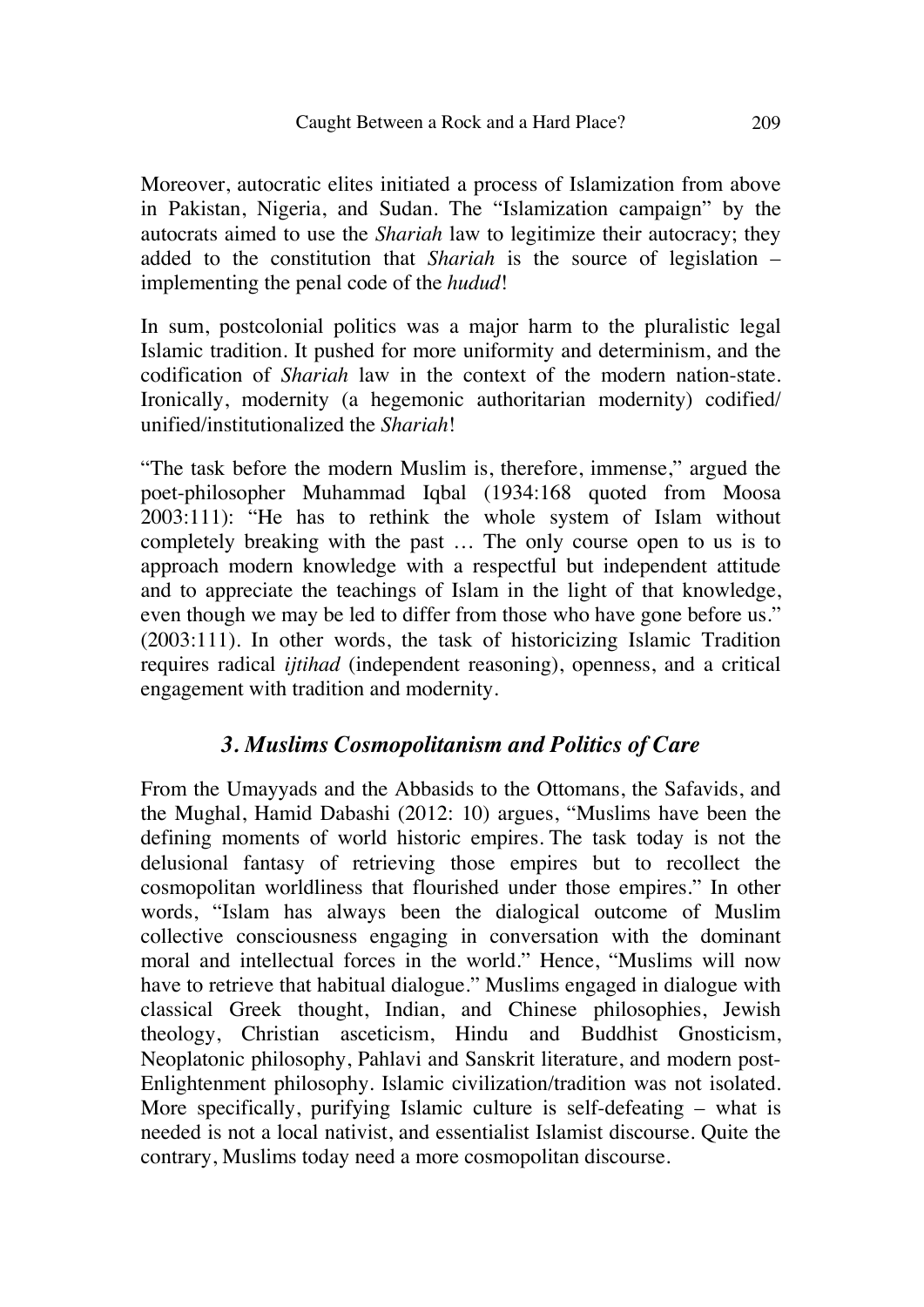Being a Muslim today, as Dabashi argues (2012:4-5), requires a critical rethinking of Islamic cosmopolitanism as Muslims lived it over many centuries. It means retrieving pre-colonial Muslim worldliness. Such worldliness and cosmopolitanism would pave the way for a meaningful contribution to the world. In the Islamic tradition, the prophet Mohammad, as the Quran (21:107) says is *rahmatanlela'alamin* -- "a mercy to all the worlds," not just to Muslims or other religious people, but also to everyone. Being a Muslim today requires such an attitude to others. Such an approach goes beyond the idea of tolerance and respecting others; this is a call for a new epistemological shift from the current politics of egocentrism toward a *politics of care and mercy*, or, to use the concept of the philosopher Emmanuel Levinas (1996), towards "hospitality."

Being Muslim today requires a contribution to a politics of care, mercy, hospitality and progressive spirituality. The Islamic tradition can contribute to our postmodern condition – and to this new epistemology, new thinking, and new way.

## *4. Islamic State is an "Impossible State" – State is not "God's Proxy"*

Orientalists and radical Islamists, to use Talal Asad's (1997) remarkable insight, share "the idea that Islam was originally – and therefore essentially – a theocratic state." For the Islamists, however, "this history constituted the betrayal of a sacred ideal that Muslims are required as believers to restore;" and for the Orientalists "it defines a schizophrenic compromise that has always prevented a progressive reform of Islam." Nevertheless, the reality is that the Islamic state is not so much a product of some Islamic essence as "it is the product of modern politics and the modernizing state."

The state is a secular entity and cannot be Islamized. An Islamic state, in theory, is an oxymoron; it is, to use Wael Hallaq's (2013) concept, "the impossible state." The Islamic state, Abdullahi An-Na'im (2008) argues, is a modern postcolonial invention. The Islamic state is a secular entity ruled by Islamist elites who act and speak on behalf of their human interpretation of Islam. They may act in accordance with some elements of democratic or authoritarian principles. The fact remains is that political leaders, not abstract dogmas, speak or act for the state. Islamic state is not divine; it is an *Islamist* state – a secular institution ruled by some politicians. No state represents God; it represents the will and interests of political leaders.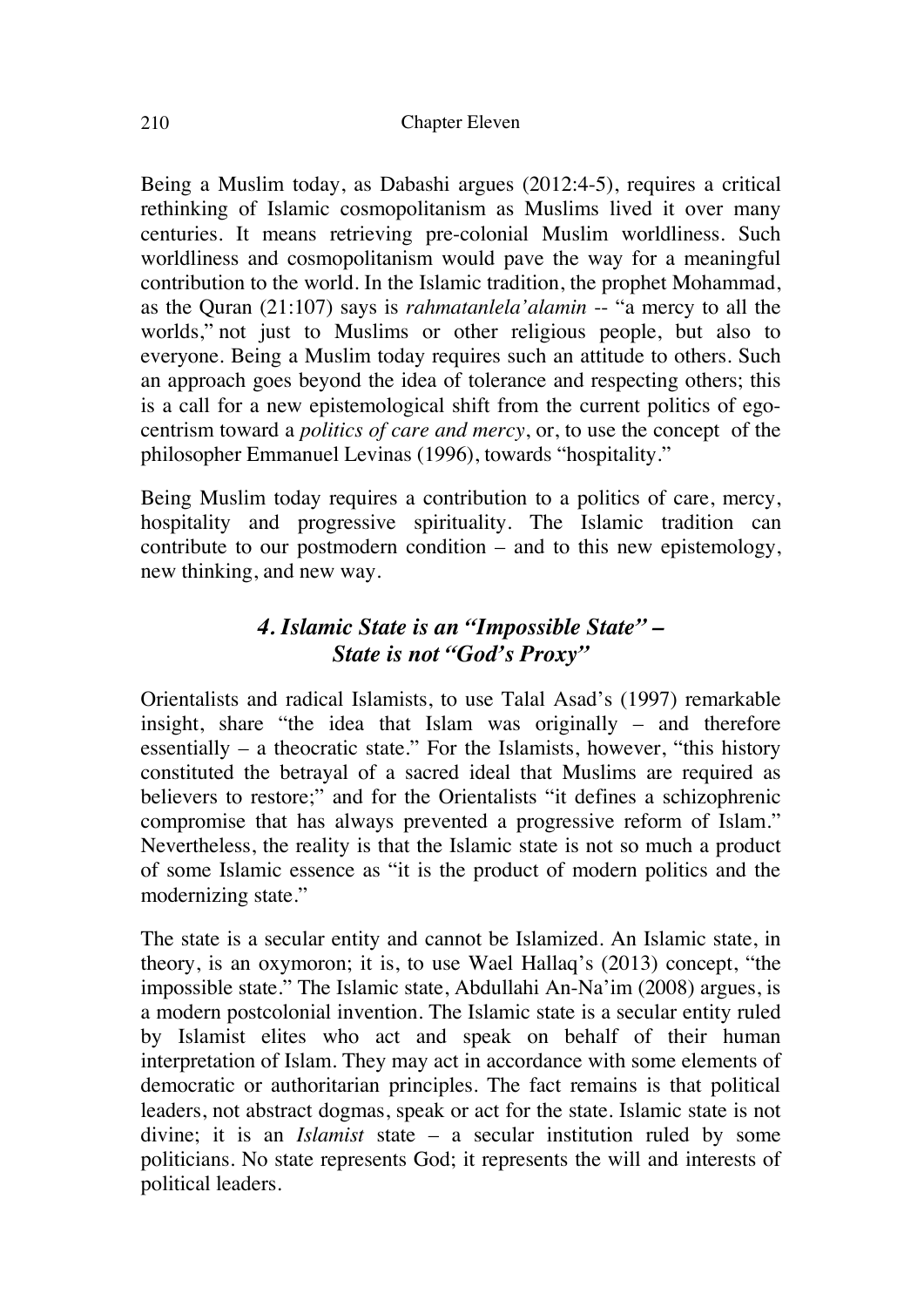Moreover, as Khaled Abou El-Fadl (2013: 12) argues, the classical Muslim jurists always said that the "divine law is unattainable" and "no person or institution has the authority to claim certitude in realizing God's will." Muslim jurists for the most part "spoke in terms of probabilities, or only God possesses perfect knowledge – human knowledge in legal matters is tentative or even speculative." Muslim jurists always understood that they were "not making binding laws, but issuing scholarly legal opinions."

Contemporary religious fundamentalists and Western essentialist Orientalists "imagine Islamic law to be highly deterministic." This determinism is in sharp contrast to "the epistemology and institutions of the Islamic legal tradition that supported the existence of multiple equally orthodox and authoritative legal schools of thought, all of which are valid representations of the divine will." Indeed, the Islamic tradition was founded on a markedly "pluralistic, discursive, and exploratory ethos that became the very heart of its distinctive character." No one jurist, institution, or juristic tradition may have an exclusive claim to divine truth, and hence, the state does not have the authority to recognize the orthodoxy of one school of thought to the exclusion of all others (*al-Seuti, ekhtelaf al-mazaheb* in Khaled Abou El-Fadl, 2013:12). The state cannot act as a proxy of God.

Furthermore, all Islamic laws are divided into two categories of *ibadat* (sacred/private - relationship between human and God) and *mu'amelat* (profane/public - the relationship of humans with one another). In the case of *mu'amelat*, innovations or creative determinations are always favored. There has been a debate on which human act belongs to which category. The classical distinction in Islamic jurisprudence between sacred and profane is the categorical differentiation between the rights of God (*hoquqallah*) and the rights of humans (*hoquq al-eba'ad*). The latter did not refer to public/common rights, but to the material rights of the individual. More importantly, no one needs to protect/promote the rights of God because God is fully capable of doing that, but the rights of people need to be protected by the state. The state is obliged to protect the rights of people but has no business protecting the rights of God. The "state is not God's representative" (Abou El-Fadl, 2013: 15-18).

The Islamic state, in sum, is an outdated project; it is an asynchronous phenomenon. There are strong counter arguments both from within the religious tradition and from without to challenge the conceptual and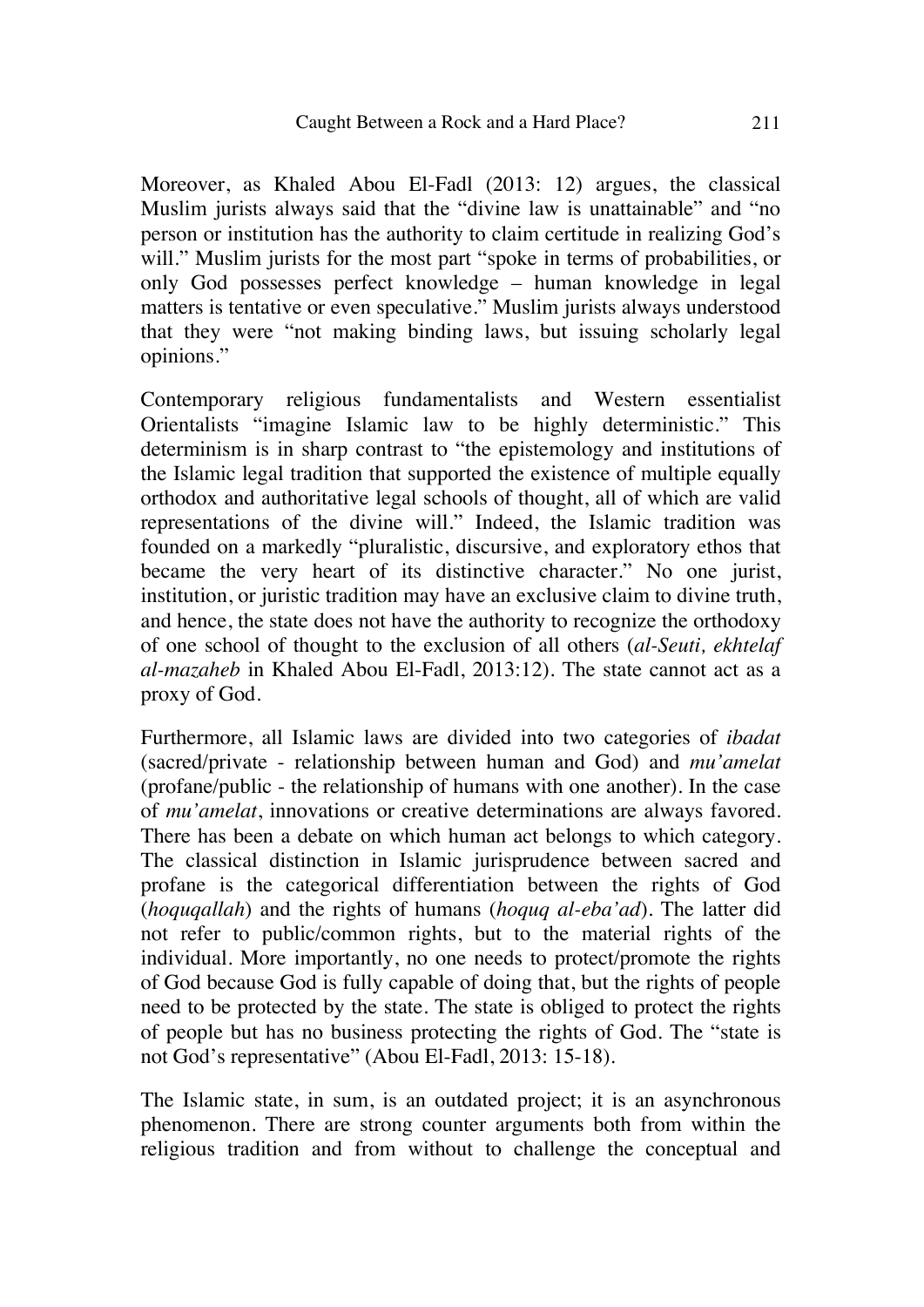political legitimacy of the Islamic state. More importantly, ordinary Muslims have already challenged this phenomenon.

#### *5. Being a Muslim Today: Beyond Islamism; Towards Post-Islamism*

Islamism does not represent the dominant trend of Muslim societies. For the most part, Muslims have already entered into a new era of post-Islamism. As Asef Bayat (2007; 2013) argues, post-Islamism is a radical call for a critical dialogue between sacred and secular, faith and freedom, revelation and reason, tradition and modernity, religiosity and rights, and local and global paradigms. Post-Islamism is neither anti-Islamic nor un-Islamic. It is not post-Islam; it is post-Islamism. Like Islamism, it encourages the public role of religion in civil society and political society. However, unlike Islamism, it challenges the concept and legitimacy of an Islamic state. The state is a secular entity and cannot be Islamized. Abdullahi An-Na'im's (2008: 267) words probably best represent the intellectual basis of post-Islamist discourse. He writes: "Instead of sharp dichotomies between religion and secularism that relegate Islam to the purely personal and private domain, I call for balancing the two by separating Islam from the state and regulating the role of religion in politics" (Mahdavi, 2013: 66; Mahdavi, 2011).

As Bayat (2007; 2013) argues, post- Islamism "represents both a condition and a project." It refers to a condition where Islamism "becomes compelled, both by its own internal contradictions and by societal pressure, to reinvent itself." It is also a project, "a conscious attempt to conceptualize and strategize the rationale and modalities of transcending Islamism in social, political, and intellectual domains." Post-Islamism signifies the impact of secular exigencies on a religious discourse.<sup>2</sup> Post-Islamism has been used as historical and analytical categories in reference to diverse politico-intellectual and social trends such as the Centre Party/*Hizb al- Wasat* and the *younger* generation of the *Ikhvan al-Muslimeen*/Muslim Brotherhood (not the old guard) in Egypt, the Gezi Park Movement in Turkey, civil Islam in Indonesia, Imran Khan's Movement for Justice/*Tehreek- e-Insaf* in Pakistan, the *Hizb al-Nahda*/Renaissance Party of Tunisia, and various forms of Muslim reformist trends in post-revolutionary Iran (Mahdavi, 2013: 66; Mahdavi, 2011).

The Arab Spring and Iran's pro-democracy Green Movement symbolize a post-Islamist turn in the Muslim world. There was no clear demand for a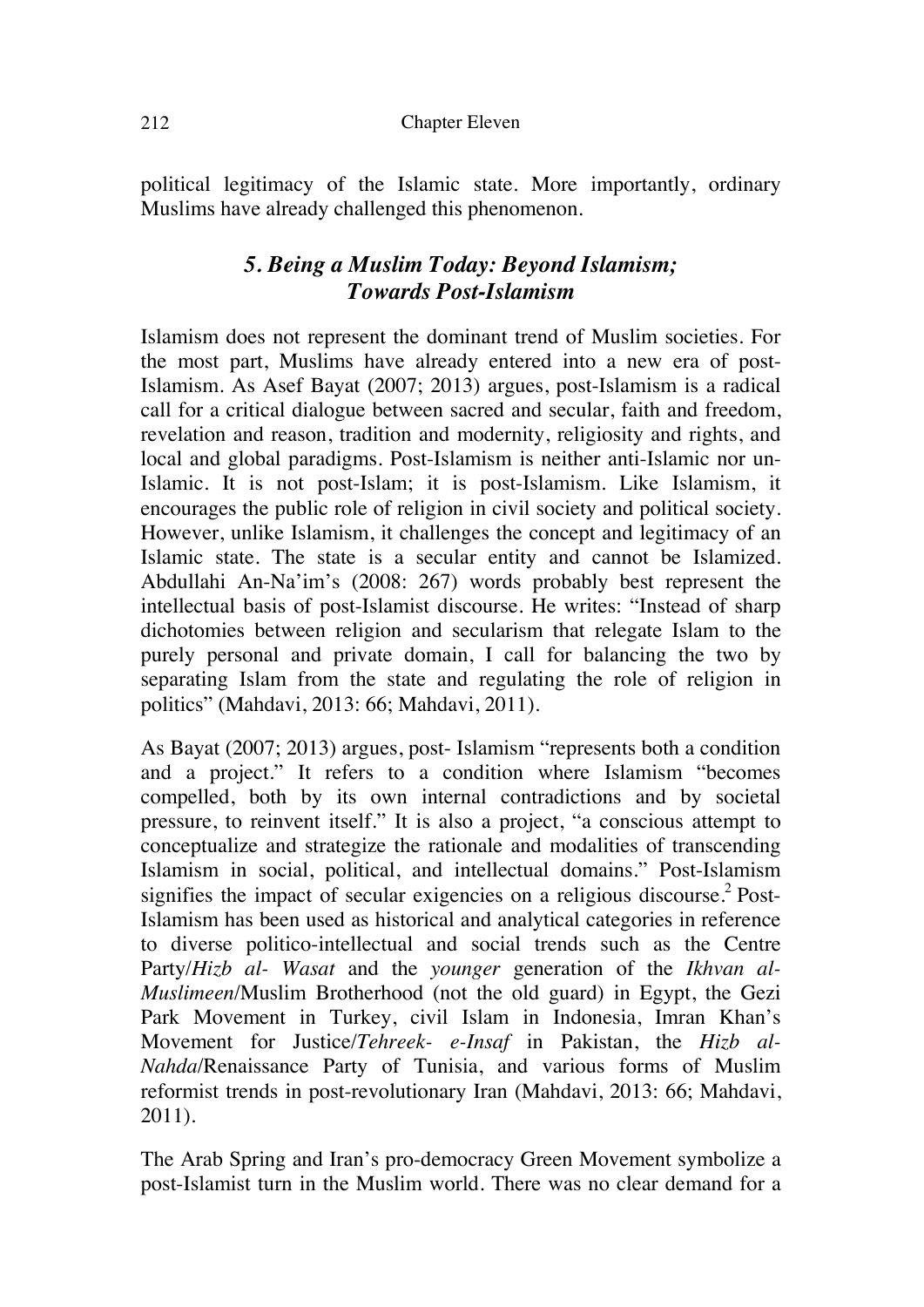"religious government" during the mass uprisings in the Middle East and North Africa in 2011-2012. The *al-Nahda*Party in Tunisia and the *younger* generation of the Muslim Brotherhood in Egypt did not seek to replicate an Islamic state modeled after Ayatollah Khomeini's doctrine of *velayat-e faqih* in post-revolutionary Iran. The Muslim Brothers, however, committed terrible political mistakes and paid a heavy price. It is worth noting that the *al-Nour* party in Egypt – the political arm of *Al-Dawa Al-Salafiyya* – and the Salafi movement, in general, are not post-Islamists (Mahdavi, 2013: 67).

What is important is that neither the Muslim Brotherhood nor the Salafis represent the real picture of the Arab Spring. Popular slogans in the Arab streets were human dignity, liberty, and social justice – not an Islamic state. The popular mode, however, was not anti-religion; the Arab Spring, "dearly upholds religion" (Bayat, 2013, 260). The Arab Spring does not reject the public role of religion; it challenges the false dichotomy of religion and secularism. It transcends the religious-secular divide to a social movement against authoritarianism and in the service of democratization. It demonstrates a shift from Islamism to post-Islamism as it highlights the citizens' rights.

The mass protests in Tunisia, Libya, Egypt, Yemen, Bahrain, and Syria (2011-2012) did not call for the imposition of *Shariah* law or the establishment of an Islamic state. People wanted political liberty, citizenship rights, the rule of law, accountable government, and sociopolitical justice. *Shariah*'s *norms*, however, may have played a role for some people to the extent that they chanted *Allahoakbar*, "God is greatest" (Abou El-Fadl, 2013:23).

Moreover, *Shariah* played a different role in the Arab Spring. On the one hand, the Saudi Grand Mufti, Abdul Aziz Al ash-Sheikh spoke out against the protests, claiming that the enemies of Islam orchestrated them (*Shariah in the service of autocracy*)! On the other hand, the Egyptian jurist, sheikh Yusef al-Qaradawi supported the revolution in the name of *Shariah*. Also, there was a proclamation (*Wathiqat al-Azhar*) by sheikh al-Azhar Ahmad al-Tayyeb issued on Feb. 16, 2011, in which human rights, full citizenship rights for all citizens, democracy, etc. were seen as fundamental to *Shariah* law (Abou El-Fadl, 2013: 23-24).

Likewise, the Tunisian *al-Nadha* statements contain numerous "buzz phrases" such as the need for a "thriving democracy with mutual respect," the desire for a "culture of moderation," the guarantee of "equality for all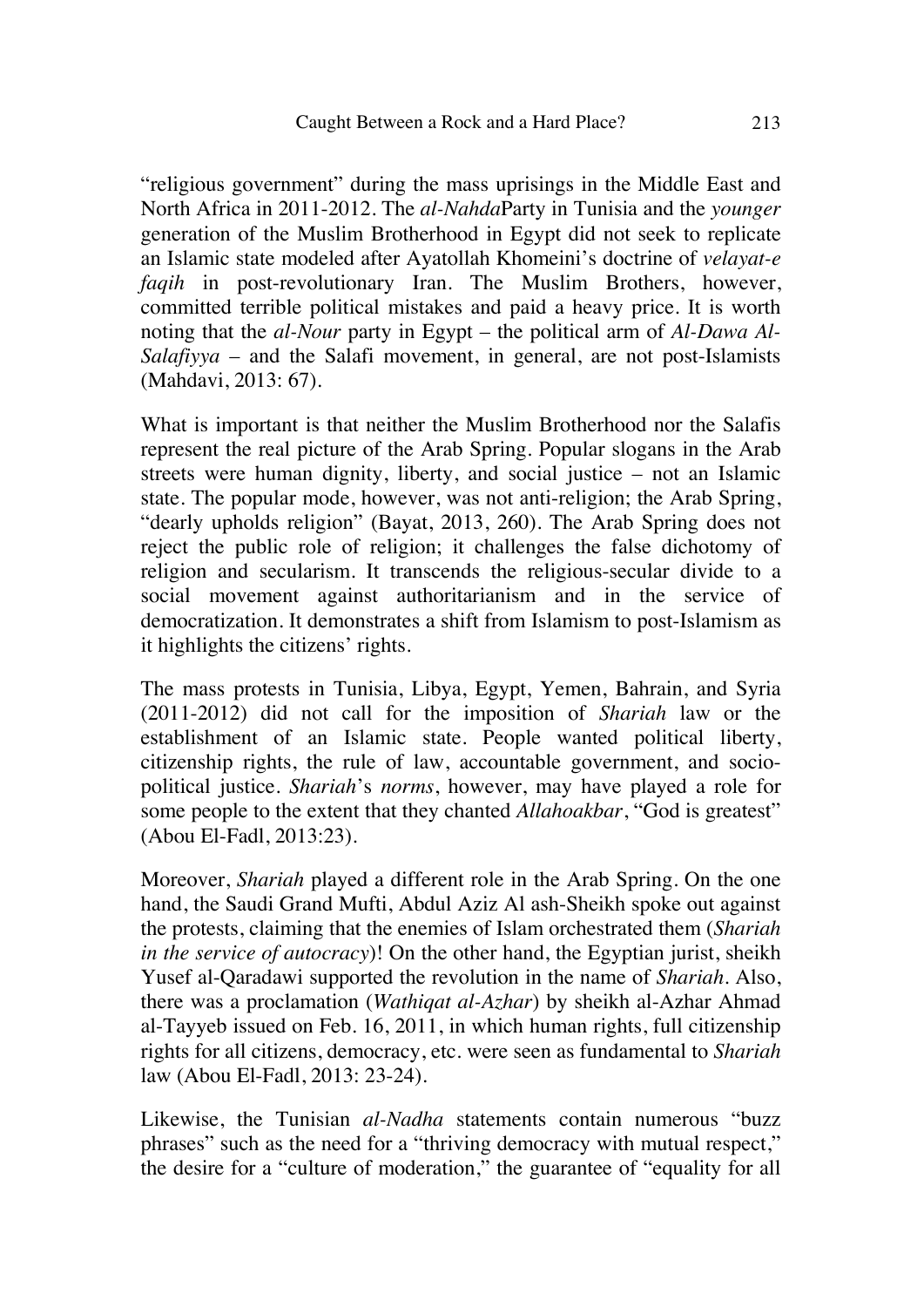citizens" and the "affirmation of political pluralism" (Ennahda, 2011). The *al-Nahda* "rejected a Khomeini type revolution and viewed a civil and democratic state as compatible with the spirit of Islam" (Bayat, 2013:261). Moreover, Rachid al-Ghannouchi and other leaders of the *al-Nahda* Party used the concept of *dowla madaniyah*/civil state, instead of *almaniyah*/secularism (which carries anti-religious baggage) to distance the post-revolutionary Tunisian state from a religious state (Stepan, 2012, 94-97). Muslim democrats often point to the key Quranic concepts of *showra*/consultation, *ijma'*/consensus and *adala*/justice to support democracy. Rachid al-Ghannouchi explicitly argues, "his party should embrace the historic specificity that Tunisia for more than sixty years has had the Arab World's most progressive and women-friendly family code" (Stepan, 2012, 94-97).

Let us remember that democracy does not require the French *laicité* or a complete separation of religion and state. What is needed for both democracy and religion to flourish is "a significant degree of institutional differentiation between religion and the state"  $-$  a "twin tolerations." That is, "religious authorities do not control democratic officials who are acting constitutionally, while democratic officials do not control religion so long as religious actors respect other citizens' rights" (Stepan & Linz, 2013: 17; Mahdavi, 2013: 67-69).

## **Conclusion**

The conclusion of this chapter is fourfold. First, Muslims need to promote and pursue a five-dimensional emancipatory discourse, or a multidimensional exit strategy to move forward: exploring and materializing the idea of "multiple modernities/democracies" in the Muslim context; acknowledging the "historicity" of the Islamic tradition; promoting the progressive concept of "Muslim Cosmopolitanism" in order to make a meaningful contribution to the world; dismantling the idea of Islamic state; and strengthening the material and intellectual basis of a "post-Islamist turn" in the intellectual discourse and social reality of contemporary Muslim-majority societies. These exit strategies will contribute to the emancipation of Muslim societies from many rocks and hard places they are facing today.

Secondly, the relations between tradition and modernity, local and global paradigms, and religion and democracy are not simple relations of mutual exclusion. Neither the hegemonic western universalism nor cultural essentialism of Islamism captures the complexity of Muslim societies. The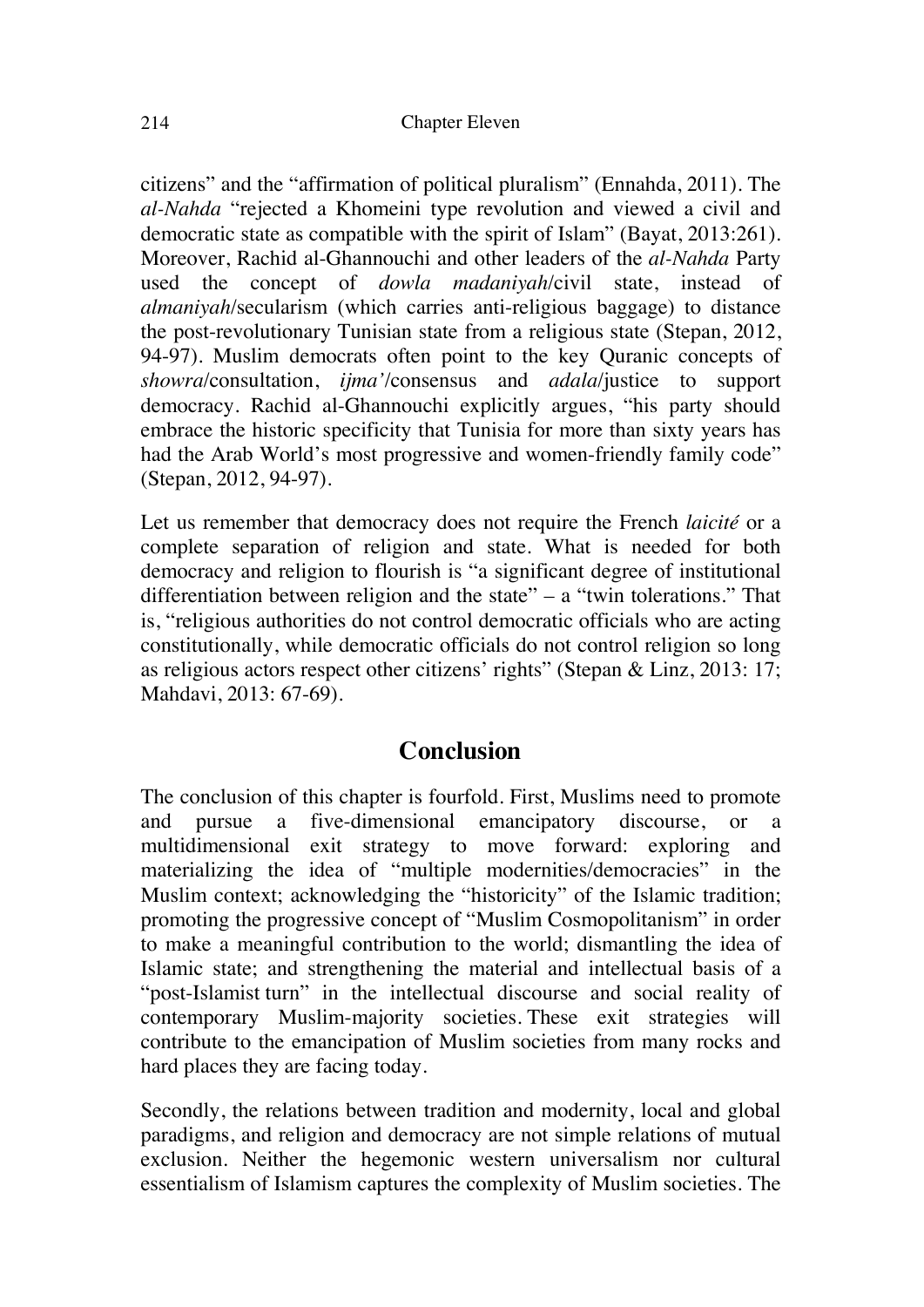challenge is to find a theoretical stance that is equally free from the selfcongratulating arrogance of the hegemonic universal West and the selfmisleading illusion of the Islamist particular paradigm. Such an alternative approach is a call for a grassroots and homegrown *universalism from below* to materialize Muslim modernities and Muslim democracies (Mahdavi, 213: 67). The emerging post-Islamist trends in the Muslim societies may contribute to this alternative path.

Thirdly, the discourse of the Clash of Civilizations is misleading. Contemporary global tensions between the West and extremists in the Muslim world can more accurately be described as "*A Clash of Fundamentalisms"* (Tariq Ali, 2002). This clash is between market fundamentalism and religious fundamentalism, a clash between two versions of political extremism, a clash between two tiny aggravated minorities who exploit religious/cultural rhetoric and discourse for political purposes. This tension amounts to little more than a 'clash of ignorance,' (Edward Said, 2001) in which democracy and social justice are caught between a rock and a hard place (Mahdavi & Knight, 2012: 12).

Fourth, it is becoming increasingly evident that the Western policy of the Global War on Terror, the promotion of regime change and other forms of neo/colonial intervention are bound to fail. This policy exacerbates extremism. One has to deconstruct the concepts of extremism and terrorism by challenging the dominant western-centric discourse, which serves the interest of the global oligarchy. Moreover, since the root causes of extremism and terrorism are multiple, any public policy response should indeed also be multiple. These multiple approaches would allow for the development of alternative policies to the "Global War on Terror," such as promoting a more *critical* and *inclusive* policy of multiculturalism, and a *radical* approach toward accommodating difference. Such policy responses should facilitate the economic and political inclusion of disadvantaged/minority/excluded groups, as opposed to a militaristic response. It should also address the problem at both local and global levels by proposing practical solutions for the democratization of political and economic institutions. At the global level, we need to democratize global economic and political institutions and to *democratize globalization*. "The war against jihad will not succeed," Benjamin Barber (1996) argues, "unless McWorld is also addressed" (Mahdavi & Knight, 2012:19).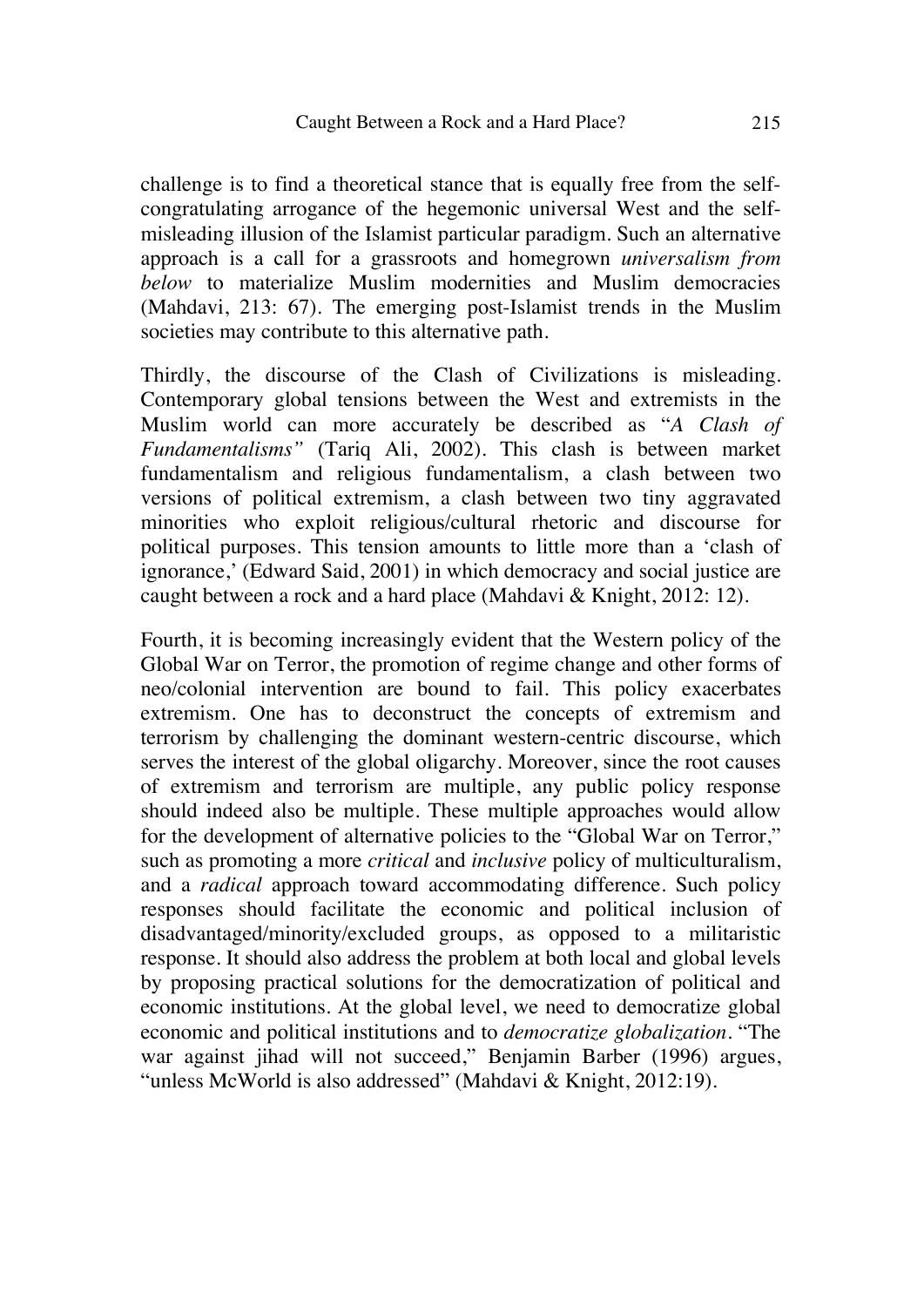#### 216 Chapter Eleven

## **Reference List**

- Abou El-Fadl, K. (2013). "The Shari'a." In John L. Esposito and Emad El-Din Shahin. Eds. *The Oxford University Handbook of Islam and Politics*. Oxford University Press.
- x Abu-Rabi, I. (2004). *Contemporary Arab Thought: Studies in Post-1967 Arab Intellectual History*. London: Pluto Press.
- x Tere Vaden, Ibrahim M. Abu-Rabi ed., (2010). *The Contemporary Arab Reader on Political Islam*. London & Edmonton: Pluto Press &The University of Alberta Press.
- x Abu Zeid, N. H. (2002). "Heaven, Which Way?" *ALAhram*12-18 (September).
- x Ali, T. (2002). *A Clash of Fundamentalisms: Crusades, Jihads, and Modernity*.
- London: Verso.
- Al-Razeq, A. (1983). "The Caliphate as a political Institution." In *Contemporary*
- *Arab Political Thought*, edited by Anouar Abdel-Malek. London: Zed.
- x Asad, T. (1997). "Europe against Islam: Islam in Europe." *The Muslim World* 87:2, 183-195.
- x An-Na'im, A. (2008). *Islam and the Secular State*. Cambridge: Harvard University Press.
- x Barber, B. (1996). *Jihad vs. McWorld: Terrorism's Challenge to Democracy*. UK: Corgi Books.
- x Bayat, A. (2007). *Islam and Democracy: what is the real question*? Amsterdam:
- Amsterdam University Press.
- Asef Bayat. (2013). Post-Islamism: The Changing Faces of Political Islam. Oxford: Oxford University Press.
- x Asef bayat. (2013). *Life as Politics*: *How Ordinary People Change the Middle East*. 2nd Ed. Stanford: Stanford University Press.
- Casanova, J. (2001). "Civil Society and Religion: Retrospective Reflections on Catholicism and Prospective Reflections on Islam." *Social Research*. 68:4 (Winter), 1041-1080.
- x Dabashi, H. (2012). *Being a Muslim in the World*. Palgrave.
- x Ennahdha Movement. (2011). *Statute of the Renaissance Movement* (after the revised Ninth congress): <www.ennahdha.tn>
- x Freedom and Justice Party. (2011). *FJP 2011 Program on Freedoms and Political Reform <*http://www.fjponline.com/article.php?id=197>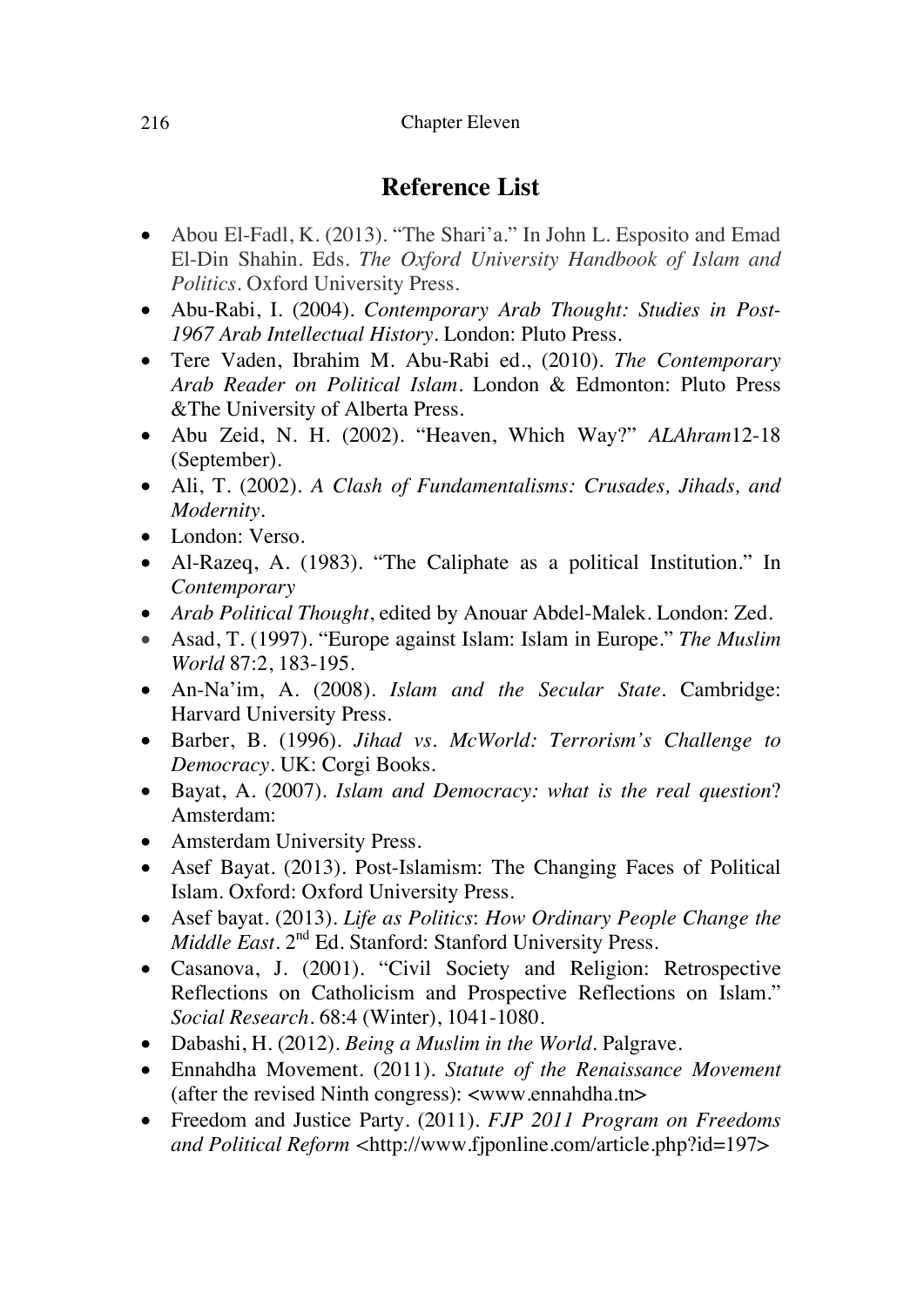- x Fukuyama, F. (1989). "The End of History." *The National Interest*. 16, 3-18.
- Gellner, E. (1991). "Islam and Marxism: Some Comparisons." *International Affair*s 67 (January), 1-6.
- x Ernest Gellner. (1992). *Postmodernism, Reason and Religion*. New York: Routledge.
- x Hallaq, W. (2013). *The Impossible State: Islam, Politics, and Modernity's Moral*
- **•** *Predicament*. New York: Columbia University Press.
- x Halliday, F. (1996). *Islam and the Myth of Confrontation*. London: I.B. Tauris.
- Halliday, F. (1994). "The Politics of Islamic Fundamentalism: Iran, Tunisia and the Challenge to the Secular State." In *Islam, Globalization and Postmodernity*, edited by A.S. Ahmed and H. Donnan. London: Routledge.
- x Huntington, S.P. (1996). *Clash of Civilizations and the Remaking of the Modern World*. New York: Simon & Schuster.
- x Iqbal, M. (1934). *The Reconstruction of Religious Thought in Islam*. London: Oxford University Press; reprinted, Lahore: Shaikh Muhammad Ashraf, 1969).
- x Khomeini, R. (1981). "Islamic Government." In *Islam and Revolution: Writings and Declarations of Imam Khomeini*, trans. and annotated by Hamid Algar. Berkeley: Mizan Press.
- x Levinas, E. (1996). *Basic Philosophical Writings*. Indiana University Press.
- x Lewis, B. (1988). *The Political Language of Islam*. Chicago: Univ. of Chicago Press.
- x Lewis, B. (1990). "The Roots of Muslim Rage." *Atlantic Monthly* (September)
- Mahdavi, M. (2013). "Muslims and Modernities: From Islamism to Post-Islamism?" *Religious Studies and Theology,* Vol. 32, No. 1, 2013, 31-56.
- Mahdavi, M. and W. Andy Knight. (2012). "Introduction: Towards 'The Dignity of Difference?' Neither 'End of History' Nor 'Clash of Civilizations.'" In Mahdavi, Mojtaba and W. Andy Knight. Eds. *Towards Dignity of Difference? Neither 'End of History' Nor 'Clash of Civilizations.'* Ashgate. 1-23.
- Moosa, E. (2003). "The Debts and Burdens of Critical Islam." In Omid Safi. Ed.